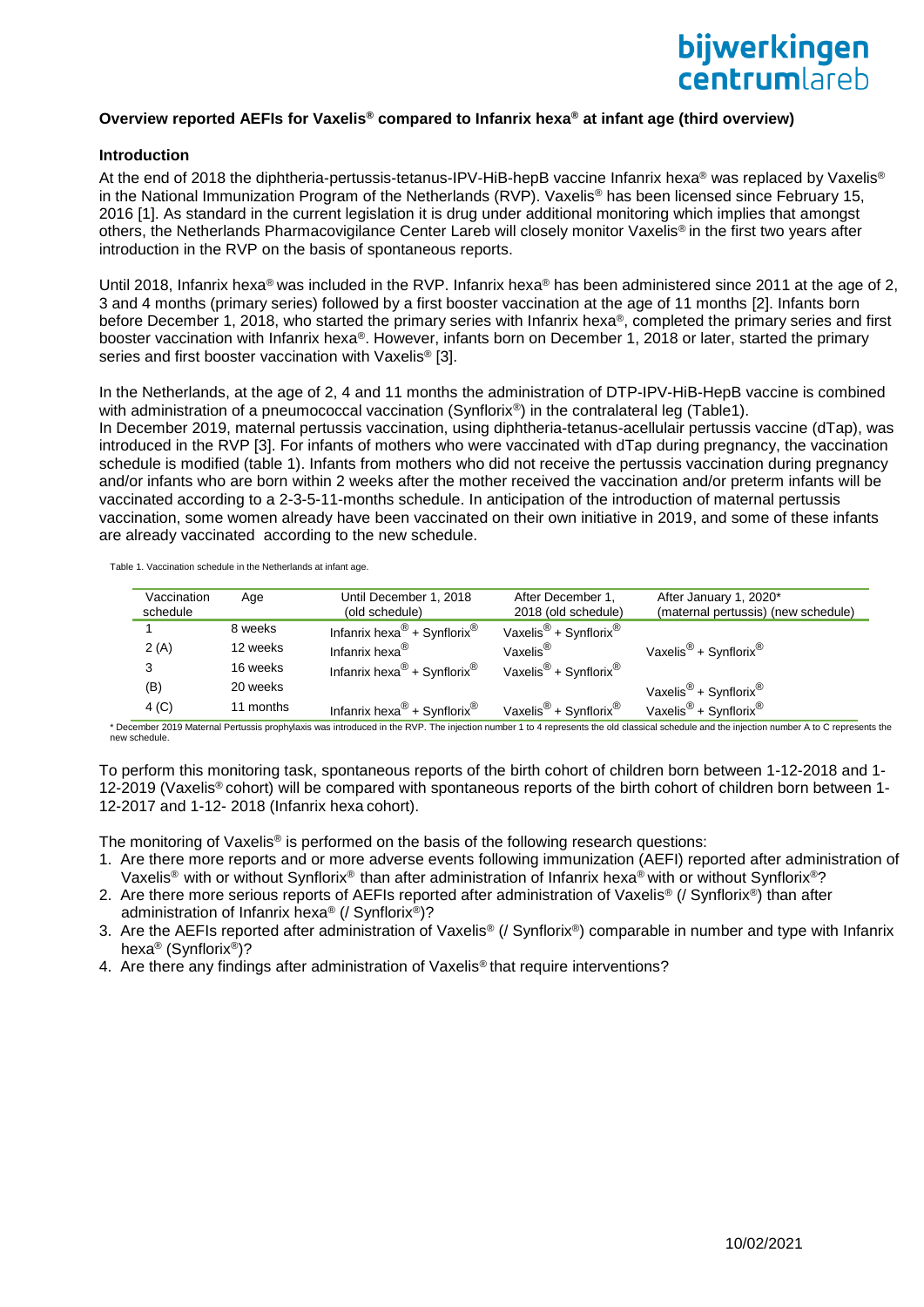# bijwerkingen **Centrum** areh



Figure 1 Comparable reporting periods in time for the overviews. Red arrows represent the Infanrix hexa cohort and the blue arrows the Vaxelis cohort

The reports from the Vaxelis®cohort will be compared with the reports from the Infanrix hexa® cohort over a comparable period a year earlier. A total of four overviews will be made. Figure 1 provides an overview of the comparable periods over time. The first two overviews have been already published [4,5]. Overview 3 will be presented in the present report and relates to the period January 1, 2019 to July 1, 2020 (Vaxelis®cohort) compared to the Infanrix hexa® cohort for the period from 1 January 2018 to 1 July 2019 (18 month period). Overview 4 relates to the period 1 January 2019 to 1 January 2021 (Vaxelis®cohort) compared to the Infanrix hexa® cohort for the period 1 January 2018 to 1 January 2020 (24 month period). This overview will be published in 2021.

The two cohorts and the comparison of these cohorts are followed under the provisional assumption that both cohorts are about the same size and that the number of vaccinations per vaccination moment is comparable. Information about the actual number of vaccinated children per vaccination moment per cohort during the follow-up phase is lacking. Therefore, no reporting rates and rate ratios are calculated in overview 1 to 3. After the follow-up phase, the number of vaccinated children per vaccination moment per cohort will be requested. In the final fourth overview, the number of reports reported per vaccination moment of the Vaxelis cohort and the Infanrix hexa cohort will also be compared with the number of vaccinations per vaccination moment per vaccine of these birth cohorts. Reporting rates and rate ratios will be calculated based on this information.

The reported AEFIs of Vaxelis® will also be compared with the safety profile presented in section 4.8 of the Vaxelis® SmPC. See Attachment 1.

#### *Reports*

For this third overview spontaneous reports were selected after administration of Vaxelis® from children born between December 1, 2018 and July 1, 2020, which were received in the period from January 1, 2019 to July 1, 2020 (Vaxelis®cohort). Furthermore, spontaneous reports after the administration of Infanrix-hexa® were selected from children born between December 1, 2017 and July 1, 2019, which were received in the period from January 1, 2018 to July 1, 2019 (Infanrix- hexa® cohort). From both cohorts, information of these reports were collected about the brand name of the administered vaccine, batch number, vaccination date, vaccination number of the series, date of birth, age, gender and the reported AEFIs.

Table 2. Overview of the number of spontaneous serious and non-serious reports and reported serious and non-serious AEFIs of Vaxelis® from children born between December 1, 2018 and July 1, 2020, which were received in the period from January, 1 2019 to July 1, 2020 (Vaxelis cohort) and spontaneous serious and non-serious<br>reports and reported serious and non-serious AEFIs of Infan from January, 1 2018 to July 1, 2019 (Infanrix hexa cohort).

|                          | Infanrix hexa                     |                                     |                                   |                              |                                          |                                        | <b>Vaxelis cohort</b>                   |                                     |                                   |                              |                                          |                                     |
|--------------------------|-----------------------------------|-------------------------------------|-----------------------------------|------------------------------|------------------------------------------|----------------------------------------|-----------------------------------------|-------------------------------------|-----------------------------------|------------------------------|------------------------------------------|-------------------------------------|
| Vaccination<br>schedule* | Number non-<br>serious<br>reports | <b>Number</b><br>serious<br>reports | <b>Total</b><br>number<br>reports | Number non-<br>serious AEFis | <b>Number</b><br>serious<br><b>AEFis</b> | <b>Total</b><br>number<br><b>AEFIS</b> | <b>Number</b><br>non-serious<br>reports | <b>Number</b><br>serious<br>reports | <b>Total</b><br>number<br>reports | Number non-<br>serious AEFIs | <b>Number</b><br>serious<br><b>AEFIS</b> | <b>Total number</b><br><b>AEFIS</b> |
|                          |                                   |                                     |                                   |                              |                                          |                                        |                                         |                                     |                                   |                              |                                          |                                     |
| 8 weeks (1)              | 160(89.9%)                        | 18 (10.1%)                          | 178 (100%)                        | 398 (89.4%)                  | 47 (10.6%)                               | 445 (100%)                             | 204 (91.9%)                             | 18 (8.1%)                           | 222 (100%)                        | 647 (91.4%)                  | 61 (8.6%)                                | 708 (100%)                          |
| 12 weeks (2)             | 63 (88.7%)                        | 8(11.3%)                            | 71 (100%)                         | 152 (89.9%)                  | 17 (10.1%)                               | 169 (100%)                             | 87 (93.5%)                              | 6(6.5%)                             | 93 (100%)                         | 289 (93.2%)                  | 21 (6,8%)                                | 310 (100%)                          |
| 12 weeks (A)             |                                   |                                     |                                   |                              |                                          |                                        | 82 (96.5%)                              | 3(3.5%)                             | 85 (100%)                         | 226 (96.2%)                  | 9(3.8%)                                  | 235 (100%)                          |
| 16 weeks (3)             | 95 (92.2%)                        | 8(7.8%)                             | 103 (100%)                        | 231 (87.5%)                  | 33 (12.5%)                               | 264 (100%)                             | 79 (88.8%)                              | 10 (11.2%)                          | 89 (100%)                         | 229 (91.2%)                  | 22 (8.8%)                                | 251 (100%)                          |
| 20 weeks (B)             |                                   |                                     |                                   |                              |                                          |                                        | 38 (95.0%)                              | $2(5.0\%)$                          | 40 (100%)                         | 97 (95.1%)                   | 5(4.9%)                                  | 102 (100%)                          |
| 11 months $(4/C)$        | 125 (96.2%)                       | 5(3.8%)                             | 130 (100%)                        | 450 (94.5%)                  | 26 (5.5%)                                | 476 (100%)                             | 104 (99.0%)                             | 1(1.0%)                             | 105 (100%)                        | 366 (99.7%)                  | 1(0.3%)                                  | 367 (100%)                          |
|                          |                                   |                                     |                                   |                              |                                          |                                        |                                         |                                     |                                   |                              |                                          |                                     |
| Total                    | 443 (91.9%)                       | 39 (8.1%)                           | 482 (100%)                        | 1,231 (90.9%)                | 123 (9.1%)                               | 1,354 (100%)                           | 594 (93.7%)                             | 40(6.3%)                            | 634 (100%)                        | 1,854 (94.0%)                | 119 (6.0%)                               | 1,973 (100%)                        |

The numbers 1 to 4 of the vaccination schedule corresponds with the vaccination numbers 1 to 4 of the old classical schedule (schedule 3+1) and the letters A to C<br>with the vaccination moments in the new schedule after mate

Table 2 provides an overview of the number of serious and non-serious reports and the number of reported serious and non-serious AFEIs from the Vaxelis® and Infanrix hexa® cohort. From the Vaxelis cohort 634 reports have been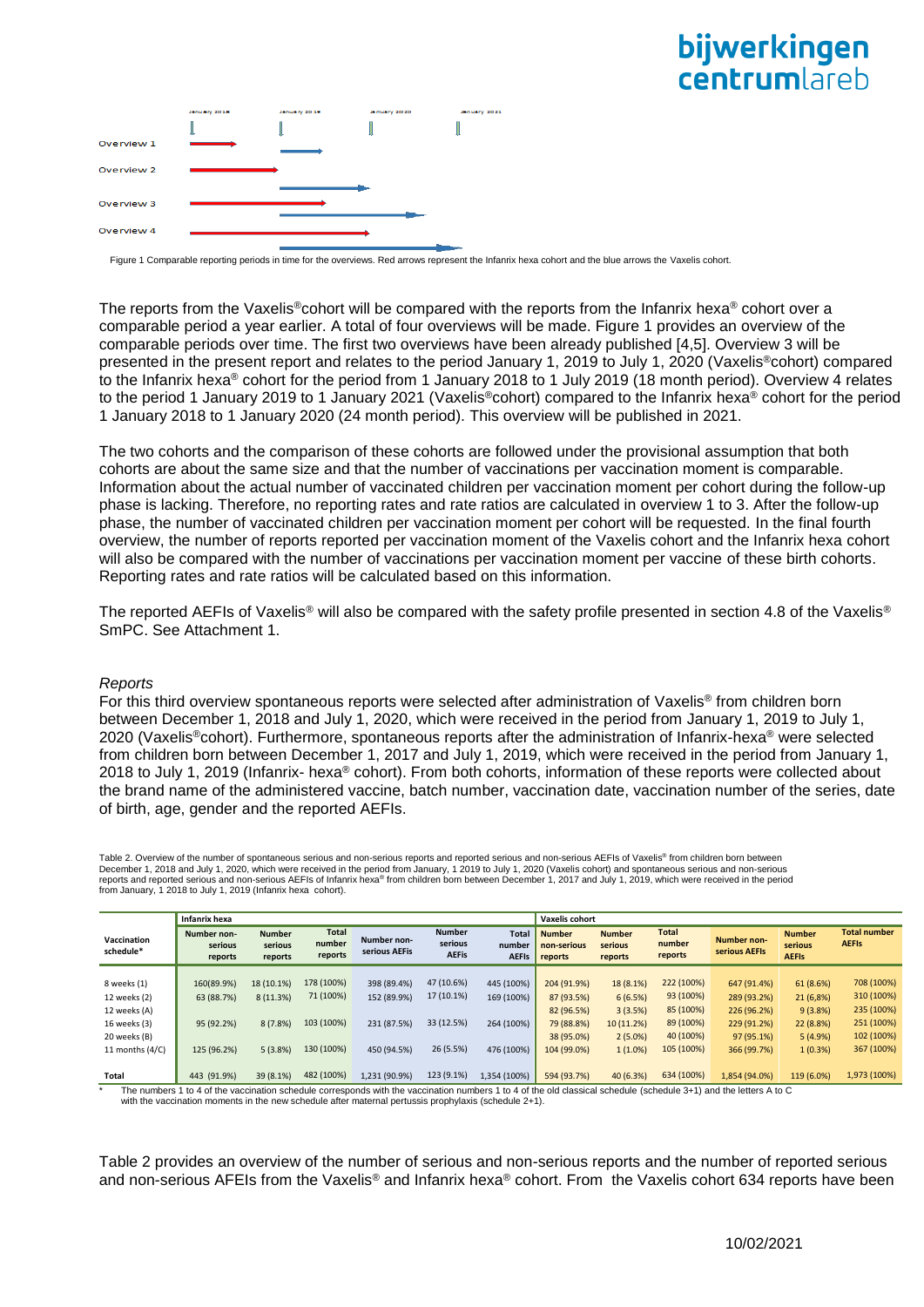received. Of these reports, the brand name of the vaccine was confirmed in 550 reports by means of the batch number (86.8%). In the Infanrix hexa<sup>®</sup> cohort 482 reports have been received in the comparable period one year earlier of which 404 confirmed cases based on the batch number (83.8%). The difference in number of reports between the Vaxelis® cohort and Infanrix hexa® cohort was 31.5%. Based on our current data, more reports were received in the Vaxelis® cohort during the priming phase compared to the Infanrix hexa cohort (529 versus 352 reports). After the first booster vaccination, the difference appears to be reversed and more reports were received in the infanrix hexa cohort compared to the Vaxelis cohort (130 versus 105 reports).

A report may contain multiple AEFIs. The total number of reported AEFIs in the Vaxelis® cohort is 1,973 out of 634 reports (3.1 AEFIs per report) compared to 1,354 AEFIs out of 482 reports (2.8 AEFIs per report) in the Infanrix hexa® cohort, an increase of 45.7%.

### *Serious reports and reported AEFIs*

Table 2 shows the number of serious and non-serious reports per vaccination number of the series. Following the Council for International Organizations of Medical Sciences criteria (CIOMS criteria) for seriousness, 6.3% of the Vaxelis® cohort are serious and 8.1% of the Infanrix hexa® cohort. In the Vaxelis® cohort as well in the Infanrix hexa® cohort most serious reports were reported during the priming phase and less after the first booster vaccination at the age of 11 months

## *Serious reports of death*

In the first 12 months of monitoring were three reports with fatal outcome reported in the Vaxelis<sup>®</sup> cohort and one report with fatal outcome in the Infanrix hexa® cohort. These cases has been described in overview 1 and 2. In the follow-up period  $12 - 18$  months there have been no new reports with fatal outcome reported in the Vaxelis® cohort and in the Infanrix hexa cohort.

## *Other serious reports without reports of death*

The other 37 serious reports in the Vaxelis® cohort concerned reports of hospital admissions (34x), life threatening events (3x) and serious other medically important condition (4x). Sixteen of these events occurred after the first vaccination, six after the second and nine after the third vaccination.

The number of serious reports of children whose mothers were vaccinated during pregnancy (maternal pertussis vaccination) are limited: 3 after the first vaccination and 2 after the second vaccination. One serious report occurred after the first booster at the age of eleven months (see table 2). These 37 serious reports contains in total 116 AEFIs (3.1 AEFI per report).

The other 38 serious reports in the Infanrix hexa® cohort concerned reports of hospital admission (34x) and reports of life threatening (6x). Eighteen of these events occurred after the first vaccination and eight as well after the second as after the third vaccination and four after the first booster at the age of eleven months. These 38 serious reports contains in total 121 AEFIs (3.1 AEFIs per report).

Appendix 2 provides an overview of reported serious AEFIs (coded MedDRA PT) per SOC without AEFIs of reports with fatal outcome. The type of serious adverse events reported between the Vaxelis® cohort and Infanrix hexa® cohort is similar and are well-known AEFIs.

Many hospital admissions in the Vaxelis® cohort as well as in the Infanrix hexa® cohort were related to short-lasting events known as Hypotonic Hyporesponsive Event (HHE<sup>1</sup>), Apparent Life Threatening Event (ALTE) and syncope. Infants with an HHE /ALTE /syncope are often admitted to the hospital for 24-hour monitoring. Further investigations and monitoring show generally no abnormalities as was the case in the cases reported.

There were some serious reports of non-febrile and febrile convulsions in both the Vaxelis cohort and in the Infanrix hexa cohort. These rare AEFIs are known events from post-marketing surveillance.

Both in the Vaxelis cohort as in the Infanrix hexa cohort there were a few serious reports of hospital admissions related to apnea and dyspnea.

Most serious AEFIs were reported incidentally. Appendix 3 provides a detailed description of all serious reports.

# *Non-serious AEFIs*

l

Appendix 4 provides an overview of all reported non-serious AEFIs (coded PT) per System Organ Class (SOC) per cohort. In the Vaxelis® cohort, 1,854 non-serious AEFIs were reported out of 594 non-serious reports (3.1 AEFIs per report) in the period January 1, 2019 until June 30, 2020. The Infanrix hexa cohort included 1,231 non-serious

 $<sup>1</sup>$  Not to be confused with the abbreviation HHE in pediatric neurology, where the term HHE stands for hemiconvulsion-hemiplegia epilepsy</sup> syndrome.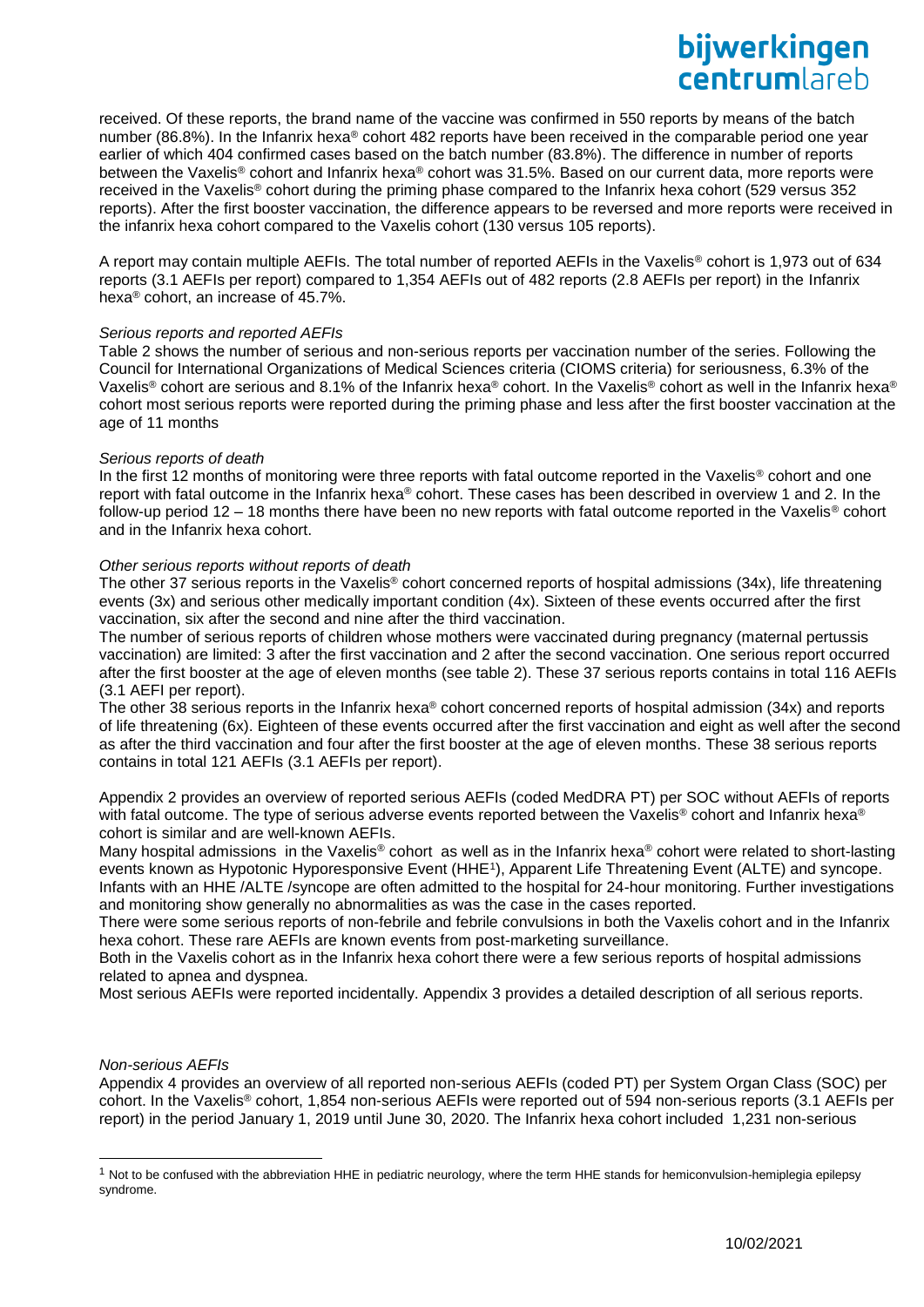AEFIs out of 443 non-serious reports (2.8 AEFI per report), reported in the comparable period one year earlier (January 1, 2018 until June 30, 2019).

The number of reports and the number of AEFIs differs per vaccination moment at infant age. The vast majority are reported after administration of the first vaccination at the age of two months. The type of reported AEFIs also differ per vaccination moment. For this reason, AEFIs are broken down by vaccination moment. Appendix 4 up to 6 provides an overview of the reported AEFIs per vaccination moment of the old schedule. Appendix 7 provides an overview of AEFIs after the first booster vaccination at the age of 11 months (vaccination number 4 old schedule and C new schedule).

### *AEFIs after the first vaccination (Appendix 5)*

After the first administration 647 non-serious AEFIs out of 204 reports have been reported in the Vaxelis<sup>®</sup> cohort (3.2 AEFI per report) against 398 AEFIs out of 160 reports in the Infanrix hexa<sup>®</sup>cohort (2.5 AEFI per report). Notable is the difference in the number of reported injection site reactions (Vaxelis<sup>®</sup> cohort 186x versus Infanrix hexa® cohort 93x). It concerns in particular an increase of injection site swelling, injection site redness, injection site pain and injection site inflammation, and extensive swelling of the vaccinated limb. In the Vaxelis® cohort there are 57 reports (27.9%) with one or more injection site reactions compared to 33 reports of one or more injection site reactions in the Infanrix hexa® cohort (20.6%). Of these 57 reports in the Vaxelis® cohort, it concerned six reports of ELS compared to zero reports of ELS in the Infanrix hexa® cohort.

Also crying, including screaming and high pitch crying, has been more frequently reported after administration of Vaxelis® / Synflorix® (n=90) compared to Infanrix hexa® / Synflorix® (n=50). As well in the Vaxelis® cohort as in Infanrix hexa®cohort pyrexia (pyrexia / hyperpyrexia / increased body temperature) have been frequently reported (n=297 versus n=256).

#### *AEFIs after the second vaccination (Appendix 6)*

After the second administration 289 non-serious AEFIs out of 87 reports have been reported in the Vaxelis® cohort (3.3 AEFI per report) against 152 AEFIs out of 63 reports in the Infanrix hexa cohort (2.4 AEFI per report). There is slight difference in the number of reported injection site reactions (Vaxelis® cohort 81x versus Infanrix hexa® cohort 63x). In the Vaxelis® cohort there are 23 reports (26.4%) with one or more injection site reactions compared to 20 reports with one or more injection site reactions in the Infanrix hexa® cohort (31.7%). Of these 23 reports in the Vaxelis<sup>®</sup> cohort, it concerned one report of ELS compared to two reports of ELS out 20 reports in the Infanrix hexa<sup>®</sup> cohort.

Also crying, including screaming and high pitch crying, has been more frequently reported in the Vaxelis® cohort  $(n=35)$  compared to the Infanrix hexa® cohort  $(n=8)$ . Other notable differences between the Vaxelis cohort and the Infanrix hexa® cohort are the number of reports of pyrexia / hyperpyrexia / increased body temperature (38x versus 26x) and gastrointestinal complaints (29x versus 12x).

#### *AEFIs after the third vaccination (Appendix 7)*

After the 3<sup>rd</sup> administration 229 non-serious AEFIs out of 79 reports have been reported in the Vaxelis<sup>®</sup> cohort (2.9 AEFI per report) against 231 AEFIs out of 95 reports in the Infanrix hexa cohort (2.4 AEFI per report). There is a slight difference in the number of reported injection site reactions (Vaxelis® cohort 43x versus Infanrix hexa® cohort 58x). In the Vaxelis® cohort there are 15 reports (20.0%) with one or more injection site reactions compared to 21 reports with one or more injection site reactions in the Infanrix hexa® cohort (22.1%). Of these 15 reports in the Vaxelis® cohort, it concerned one report of ELS compared to one report of ELS out 21 reports in the Infanrix hexa® cohort.

Crying, including screaming has been more frequently reported AEFIs in the Vaxelis® cohort (n=33) compared to the Infanrix hexa<sup>®</sup> cohort (n=17). Pyrexia /hyperpyrexia /increased body temperature has been more frequently reported In the Infanrix hexa<sup>®</sup> cohort (61x) compared to the Vaxelis<sup>®</sup> cohort (36x).

### *AEFIs after the first booster vaccination (age 11 months; vaccination number 4 of the old schedule / C of the new schedule (Appendix 8)*

After the 4<sup>th</sup> administration 366 non-serious AEFIs out of 104 reports have been reported in the Vaxelis<sup>®</sup> cohort (3.5 AEFI per report) against 450 AEFIs out of 125 reports in the Infanrix hexa® cohort (3.6 AEFI per report). Notable is the difference in the number of reported injection site reactions (Vaxelis® cohort 149x versus Infanrix hexa® cohort 257x). In the Vaxelis® cohort there are 44 reports (42.3%) with one or more injection site reactions compared to 65 reports with one or more injection site reactions in the Infanrix hexa cohort (52.0%). Of these 44 reports in the Vaxelis® cohort, it concerned four reports of ELS compared to five reports of ELS out 65 reports in the Infanrix hexa® cohort.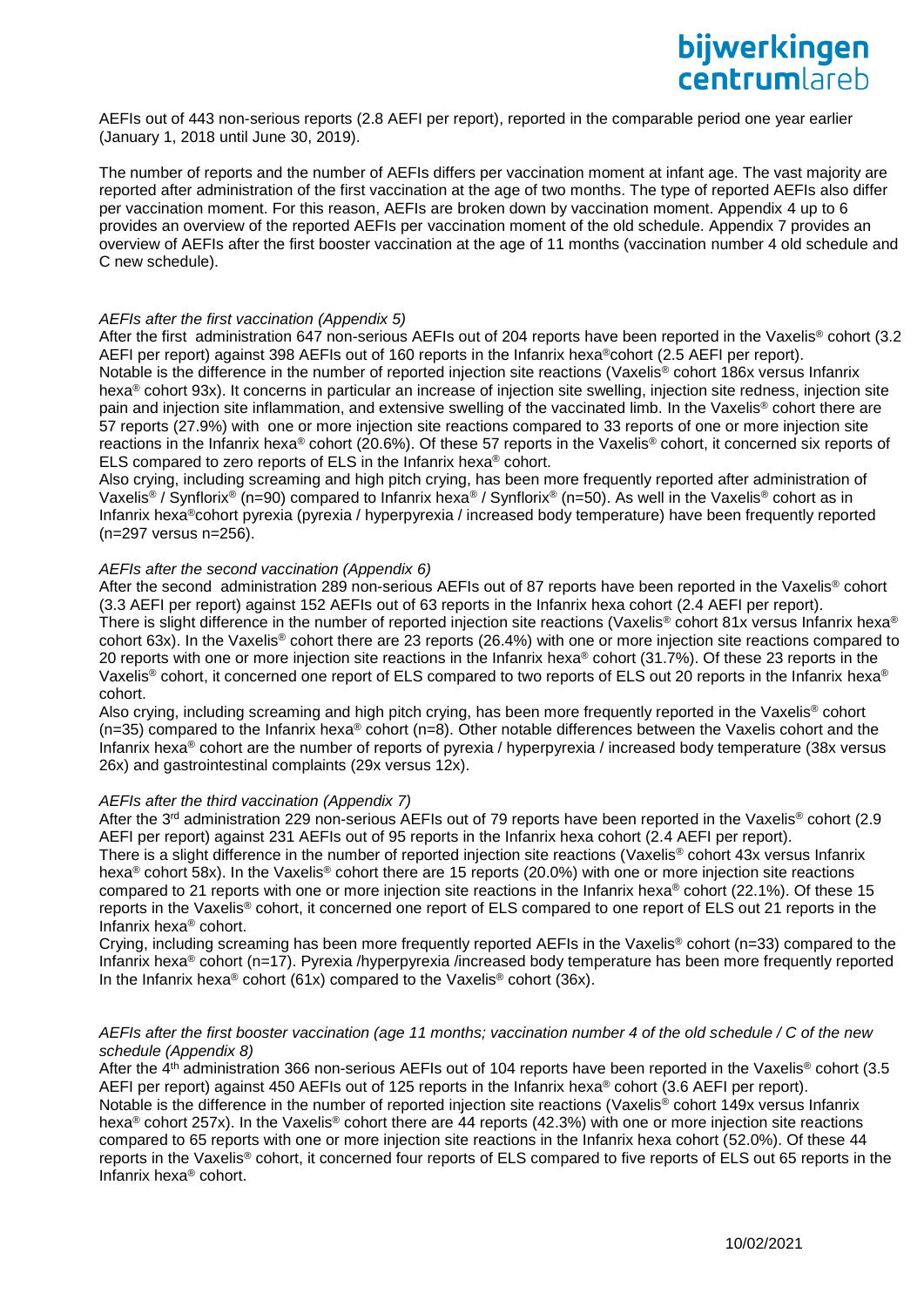Pyrexia /hyperpyrexia /increased body temperature has been more frequently reported In the Infanrix hexa cohort (75x) compared to the Vaxelis® cohort (51x).

Appendix 9 provides an overview of the reported AEFIs of children who are vaccinated according to the new vaccination schedule at the age of 3 months and 5 months. As these children follow a new vaccination schedule, the reports and reported AEFIs are difficult to compare with the Infanrix hexa cohort.

#### Other sources of information

*SmPC*

The SmPC from Vaxelis® was first published on February 2, 2016 and was last updated on February 19, 2019. Appendix 1 provides a copy of the list of AEFIs as shown in section 4.8 of the Vaxelis® SmPC. The list of AEFIs in table form shows less AEFIs compared to the table in 4.8 of the SmPC of Infanrix hexa<sup>®</sup> [6].

### **Discussion and conclusion**

This report is the third overview of a total of four semi-annual reports in which the first birth cohort children that are vaccinated with Vaxelis® will be compared to the last birth cohort vaccinated with Infanrix hexa®. The comparison of these cohorts was made under the provisional assumption that both cohorts are the same size and that the number of vaccinations per vaccination moment is comparable, and that the reporting behavior of reporters and the reporting procedure are unchanged.

In the period January 1, 2019 - June 30, 2020 Pharmacovigilance Center Lareb received 31.5% more spontaneous reports following administration of Vaxelis® (/ Synflorix®) than after administration of Infanrix hexa® (/ Synflorix®) in a comparable period one year before (January 1, 2018 - June 30, 2019). In the Vaxelis cohort, 45.7% more AEFIs were reported compared to the Infanrix hexa cohort.

In the Vaxelis<sup>®</sup> cohort 40 reports out of 634 reports (6.3%) were serious and in the Infanrix hexa<sup>®</sup> 39 out of 482 (8.1%). In comparison to the first and second overview the relative number of serious reports in the Vaxelis® cohort has decreased from 8.8% and 7.1% to 6,3%. The relative number of serious reports in the Infanrix hexa<sup>®</sup> cohort decreased from 10% (first overview) and 9.4% (second overview) to 8.1%. This decrease in both cohorts can be explained by the fact that serious reports are relatively more often reported after the first vaccinations. The first overview almost exclusively related to reports of the first vaccinations.

In both cohorts, most serious reports were reported after priming vaccine administrations, mainly hospital admissions related to short-lasting events of pallor, hypotonia, and hyporesponsivity. These events are known as Hypotonic Hyporesponsive Event (HHE).

More non-serious reports were reported in the Vaxelis® cohort than in the Infanrix hexa® cohort (594 versus 443) and more non-serious AEFIs were reported (1854 versus 1231). The majority of these non-serious AEFIs are well known AEFIs. Many reports relate to injection site reactions. The number of reports of injection site reactions in the Vaxelis® cohort during the priming phase is higher than the number in the Infanrix hexa® cohort. After the first booster administration at 11 months of age, this difference appears to be reversed and more injection site reactions appear to be reported in the Infanrix hexa cohort. Crying is also reported more frequently in the Vaxelis® cohort compared to the Infanrix hexa® cohort during the priming phase.

The third analysis of the reports of AEFIs of Vaxelis® did not raise concern for safety or signals for new (aspects of) side effects.

#### References

- 1. [https://www.ema.europa.eu/en/documents/product-information/vaxelis-epar-product-information\\_en.pdf](https://www.ema.europa.eu/en/documents/product-information/vaxelis-epar-product-information_en.pdf)
- 2. https://www.rivm.nl/sites/default/files/2018-
- 11/20110907%20Q%26A%20Uitbreiding%20Rijksvaccinatieprogramma%20met%20hepatitis%20B.pdf
- 3. https://rijksvaccinatieprogramma.nl/over-het-programma
- 4. [https://databankws.lareb.nl/Downloads/Signals\\_2019\\_overview%20AEFIs%20Vaxelis%20compared%20Infanrix%20hexa.pdf](https://databankws.lareb.nl/Downloads/Signals_2019_overview%20AEFIs%20Vaxelis%20compared%20Infanrix%20hexa.pdf)
- 5. https://databankws.lareb.nl/Downloads/Signals\_2020\_reported\_AEFIs\_Vaxelis\_compared\_Infanrix\_hexa\_second\_overview.pdf
- 6. https://www.ema.europa.eu/en/documents/variation-report/infanrix-hexa-h-c-296-p46-128-epar-assessment-report\_en.pdf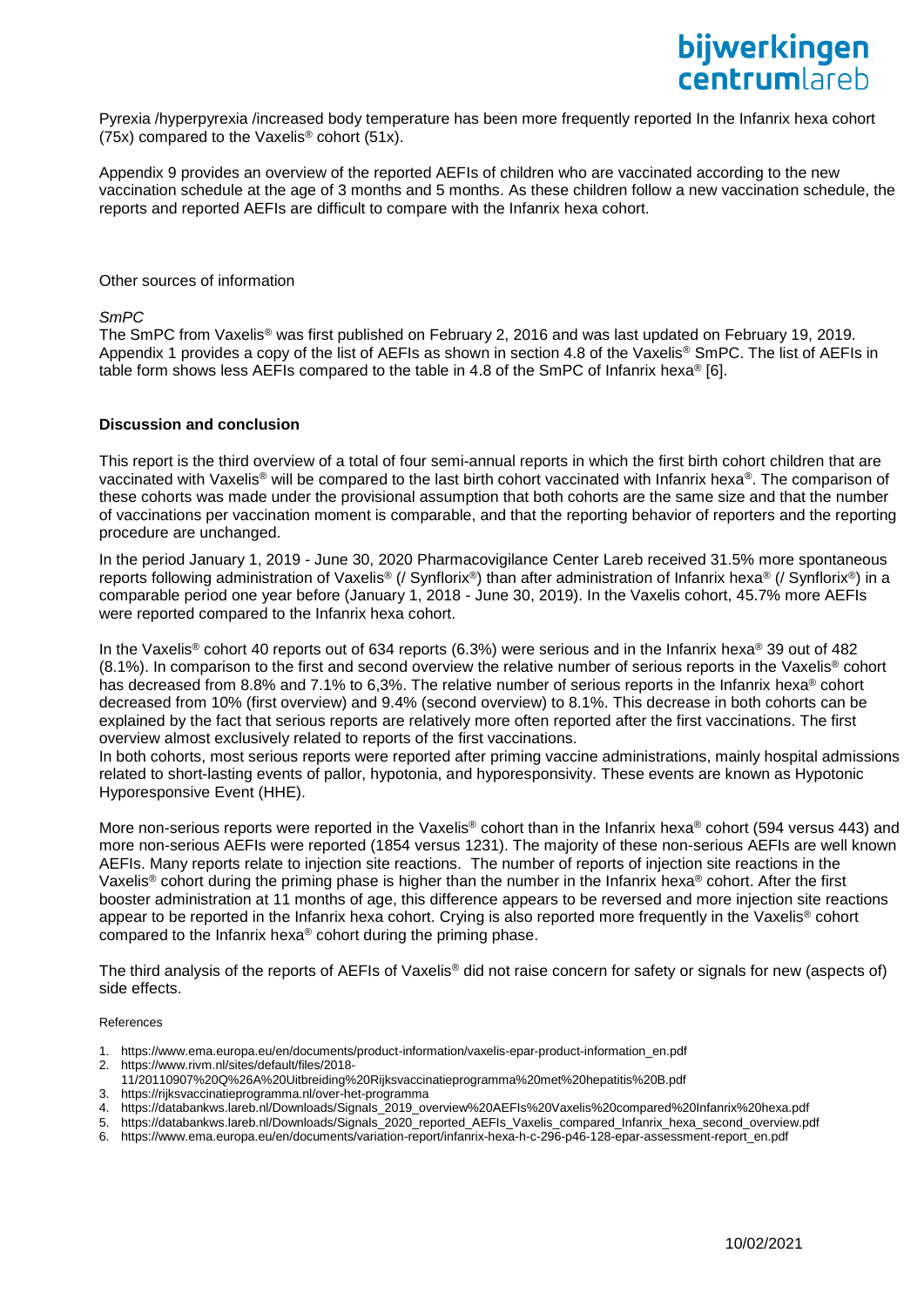

*This signal has been raised on February 10, 2021. It is possible that in the meantime other information became available. For the latest information, including the official SmPC's, please refer to website of the MEB [www.cbg-meb.nl](http://www.cbg-meb.nl/)*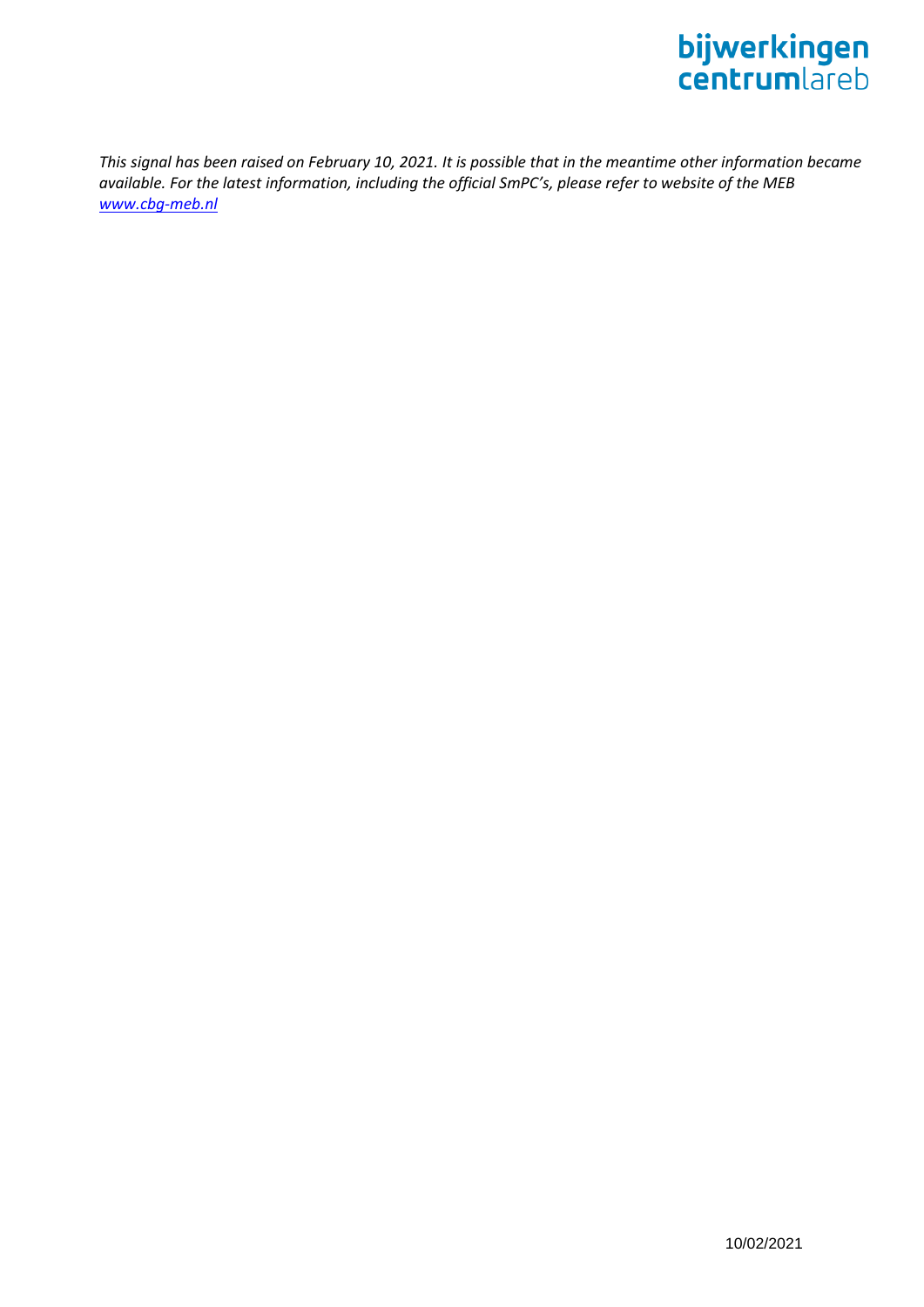# **Appendix 1.**

## **SmPC Vaxelis 4.8**

#### Overzicht van bijwerkingen in tabelvorm

Voor de classificatie van de bijwerkingen is de volgende conventie gebruikt:  $\geq 1/10$ Zeer vaak Vaak  $\geq 1/100 \leq 1/10$ 

Soms  $\geq 1/1000 \leq 1/100$ Zelden  $\approx 1/10.000, < 1/1000$  $(< 1/10.000)$ Zeer zelden Niet bekend (kan met de beschikbare gegevens niet worden bepaald)

#### Tabel 1: Lijst met bijwerkingen

| <b>MedDRA</b><br>Systeem/orgaanklasse    | Frequentie  | <b>Bijwerkingen</b>                       |
|------------------------------------------|-------------|-------------------------------------------|
| Infecties en parasitaire<br>aandoeningen | Soms        | <b>Rhinitis</b>                           |
| Bloed-en<br>lymfestelselaandoeningen     | <b>Soms</b> | Lymfadenopathie                           |
| Voedings- en                             | Zeer vaak   | Verminderde eetlust                       |
| stofwisselingsstoornissen                | Soms        | Verhoogde eetlust                         |
| Psychische stoornissen                   | <b>Soms</b> | Slaapstoornissen waaronder slapeloosheid, |
|                                          |             | rusteloosheid                             |
| Zenuwstelselaandoeningen                 | Zeer vaak   | Sompolentie                               |
|                                          | Soms        | Hypotonie                                 |
| Bloedvataandoeningen                     | Soms        | <b>Bleekheid</b>                          |

| Ademhalingsstelsel-, borstkas- en<br>mediastinumaandoeningen | Soms      | Hoesten                                           |
|--------------------------------------------------------------|-----------|---------------------------------------------------|
| Maag-darmstelselaandoeningen                                 | Zeer vaak | <b>Braken</b>                                     |
|                                                              | Vaak      | <b>Diarree</b>                                    |
|                                                              | Soms      | <b>Buikpijn</b>                                   |
| Huid- en onderhuidaandoeningen                               | Soms      | Huiduitslag, hyperhidrose                         |
| Algemene aandoeningen en                                     |           | Huilen, prikkelbaarheid                           |
| toedieningsplaatsstoornissen                                 | Zeer vaak | Erytheem op de injectieplaats, pijn op de         |
|                                                              |           | injectieplaats, zwelling op de injectieplaats     |
|                                                              |           | Pyrexie                                           |
|                                                              | Vaak      | Blauwe plek op de injectieplaats, induratie op de |
|                                                              |           | injectieplaats, nodule op de injectieplaats       |
|                                                              | Soms      | Huiduitslag op de injectieplaats, warmte op de    |
|                                                              |           | injectieplaats, vermoeidheid                      |

### **Postmarketing-surveillance**

De volgende bijwerkingen zijn gemeld tijdens postmarketinggebruik. Omdat deze bijwerkingen gemeld werden vanuit een populatie van onbekende grootte, is het over het algemeen niet mogelijk om de frequentie un deze bijwerkingen op betrouwbare wijze te schatten of om een causaal verband met het vaccin vast te sellen.

| <b>MedDRA</b><br>Systeem/orgaanklasse | Frequentie  | Bijwerkingen                                               |
|---------------------------------------|-------------|------------------------------------------------------------|
| Zenuwstelselaandoeningen              | Niet bekend | Hypotone-hyporesponsieve episode (HHE)(zie<br>rubriek 4.4) |

#### geselecteerde bijwerkinge **Reschrijving van**

De volgende bijwerkingen zijn gemeld met andere vaccins die een of meer componenten of bestanddelen van Vaxelis bevatten, ongeacht oorzakelijkheid of frequentie.

himuunsysteemaandoeningen

Overgevoeligheid (zoals huiduitslag, urticaria, dyspneu, erythema multiforme), anafylactische reactie (zoals uticaria, angio-oedeem, oedeem, gezichtsoedeem, shock).

#### Zenuwstelselaandoeningen Convulsie, koortsconvulsie.

Agemene aandoeningen en toedieningsplaatsstoornissen Hj kinderen is melding gemaakt van uitgebreide zwelling van het gevaccineerde ledemaat vanaf de Expansion of beide gewrichten. Deze reacties beginnen binnen 24 tot 72 uur na de<br>nijectieplaats tot voorbij een of beide gewrichten. Deze reacties beginnen binnen 24 tot 72 uur na de<br>veccinatie, kunnen gepaard gaan met ery verdwijnen spontaan binnen drie tot vijf dagen. Het risico lijkt afhankelijk te zijn van het aantal eerdere doses acellulair pertussisbevattend vaccin, met een hoger risico na de vierde en vijfde dosis.

#### **Remature zuigelingen**

Apneu bij zeer vroeg geboren zuigelingen (≤ 28 weken zwangerschap)(zie rubriek 4.4).

 $\sim$   $\sim$   $\sim$ a contracto del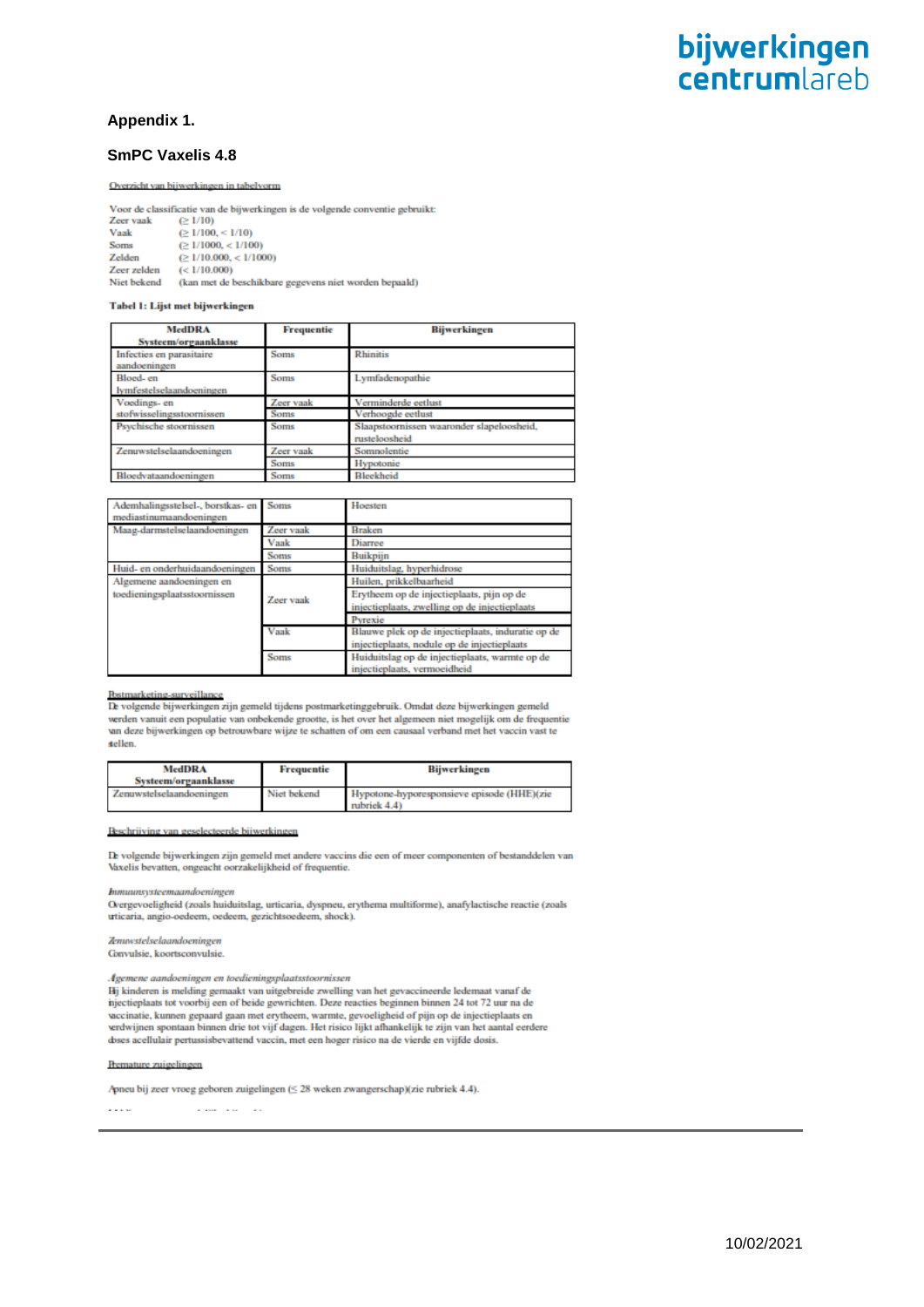# **Appendix 2**

**Overview of reported serious AEFIs per SOC without AEFIs of reports serious death. Vaxelis cohort (January 1, 2019 up to and including June 30, 2020) and Infanrix hexa cohort (January 1, 2018 up to and including June 30, 2019).`**

|                                             |                                                   | Vaxelis             | Infanrix hexa  |
|---------------------------------------------|---------------------------------------------------|---------------------|----------------|
|                                             | Number of serious cases without death reports     | N=37 cases          | N=38 cases     |
| System Organ Class (SOC)                    | Preferred term (Pt)                               | <b>Number AEFIs</b> | number AEFIs   |
| <b>Blood and lymphatic system disorders</b> | Immune thrombocytopenia                           |                     | 1              |
|                                             | Leukopenia                                        |                     | $\mathbf{1}$   |
| <b>Cardiac disorders</b>                    | Bradycardia                                       |                     | $\mathbf{1}$   |
|                                             | Cyanosis                                          | 4                   | 3              |
|                                             | Tachycardia                                       | $\overline{2}$      | $\mathbf{1}$   |
| <b>Eye disorders</b>                        | Eye movement disorder                             | $\mathbf{1}$        | $\mathbf{1}$   |
| <b>Gastrointestinal disorders</b>           | Abdominal pain                                    | 1                   |                |
|                                             | Abnormal faeces                                   | 1                   |                |
|                                             | Aphthous ulcer<br>Constipation                    | 1                   | 1              |
|                                             | Diarrhoea                                         |                     | 1              |
|                                             | Gastrointestinal pain                             | 1                   |                |
|                                             |                                                   |                     | $\mathbf{1}$   |
|                                             | Gastrooesophageal reflux disease<br>Haematochezia | 1                   |                |
|                                             | Nausea                                            | $\overline{2}$      |                |
|                                             | Necrotising colitis                               | 1                   |                |
|                                             | Retching                                          | 1                   |                |
|                                             | Vomiting                                          | 6                   | 3              |
| General disorders and administration site   | Condition aggravated                              | $\mathbf{1}$        |                |
|                                             | Crying                                            | $\overline{7}$      | 3              |
|                                             | Extensive swelling of vaccinated limb             |                     | 1              |
|                                             | Fatigue                                           |                     | $\mathbf{1}$   |
|                                             | Hyperpyrexia                                      |                     | 1              |
|                                             | Injection site erythema                           |                     | 1              |
|                                             | Injection site inflammation                       | 1                   |                |
|                                             | Injection site pain                               | 2                   |                |
|                                             | Injection site swelling                           | 1                   | 2              |
|                                             | Injection site warmth                             | 1                   | $\mathbf{1}$   |
|                                             | Malaise                                           | 1                   | 1              |
|                                             | Moaning                                           | 1                   | $\mathbf{1}$   |
|                                             | Pain                                              | 1                   |                |
|                                             | Peripheral swelling                               |                     | 1              |
|                                             | Pyrexia                                           | 12                  | 16             |
| <b>Infections and infestations</b>          | Injection site abscess                            |                     | $\mathbf{1}$   |
|                                             | Nasopharyngitis                                   | 1                   |                |
|                                             | Pneumonia viral                                   |                     | 1              |
|                                             | Pyelitis                                          | 1                   |                |
|                                             | Urinary tract infection                           | $\mathbf{1}$        |                |
| Investigations                              | Body temperature decreased                        |                     | $\mathbf{1}$   |
|                                             | Body temperature increased                        |                     | $\overline{2}$ |
|                                             | C-reactive protein increased                      | 1                   |                |
|                                             | Oxygen saturation decreased                       |                     | 2              |
| <b>Metabolism and nutrition disorders</b>   | Decreased appetite                                | 2                   | 1              |
|                                             | Dehydration                                       |                     | $\overline{2}$ |
|                                             | Hypertriglyceridaemia                             | 1                   |                |
|                                             | Hypophagia                                        | 1                   | $\overline{2}$ |
|                                             | Increased appetite                                | 1                   |                |
|                                             | fat intolerance                                   | 1                   |                |
| Nervous system disorders                    | Apparent life threatening event                   | 3                   | 4              |
|                                             | Cerebral haemorrhage                              |                     | 1              |
|                                             | Convulsions local                                 |                     | $\mathbf{1}$   |
|                                             | Epilepsy                                          | 1                   |                |
|                                             | Febrile convulsion                                | 6                   | $\mathbf{1}$   |
|                                             | Hypertonia                                        | 1                   | $\mathbf{1}$   |
|                                             | Hyporesponsive to stimuli                         | 3                   | 4              |
|                                             | Hypotonia                                         | 4                   | 5              |
|                                             | Hypotonic-hyporesponsive episode                  | $\overline{7}$      | 9              |
|                                             | Infantile spasms                                  |                     | 1              |
|                                             | Loss of consciousness                             |                     | $\overline{2}$ |
|                                             | Seizure                                           | 2                   | 3              |
|                                             | Somnolence                                        | $\overline{2}$      | 5              |
|                                             | Syncope                                           | 1                   | 5              |
|                                             | Tremor                                            | 1                   |                |
|                                             | Unresponsive to stimuli                           | $\overline{2}$      |                |
| Psychiatric disorders                       | Apathy                                            |                     | $\mathbf{1}$   |
|                                             | Breath holding                                    | $\mathbf{1}$        |                |
|                                             | Insomnia                                          |                     | 1              |
|                                             | listless                                          | $\mathbf 1$         |                |
| Renal and urinary disorders                 | Micturition disorder                              | $\mathbf{1}$        |                |
|                                             | Ureteric dilatation                               | 1                   |                |
| Respiratory, thoracic and mediastinal       | Apnoea                                            | 3                   | $\mathbf{1}$   |
|                                             | Apnoeic attack                                    |                     | $\mathbf{1}$   |
|                                             | Choking                                           | 1                   | 1              |
|                                             | Cough                                             |                     | $\overline{2}$ |
|                                             | Dyspnoea                                          | $\overline{2}$      | 4              |
|                                             | Increased upper airway secretion                  |                     | 1              |
| Skin and subcutaneous tissue disorders      | Acute haemorrhagic oedema of infancy              | $\mathbf{1}$        |                |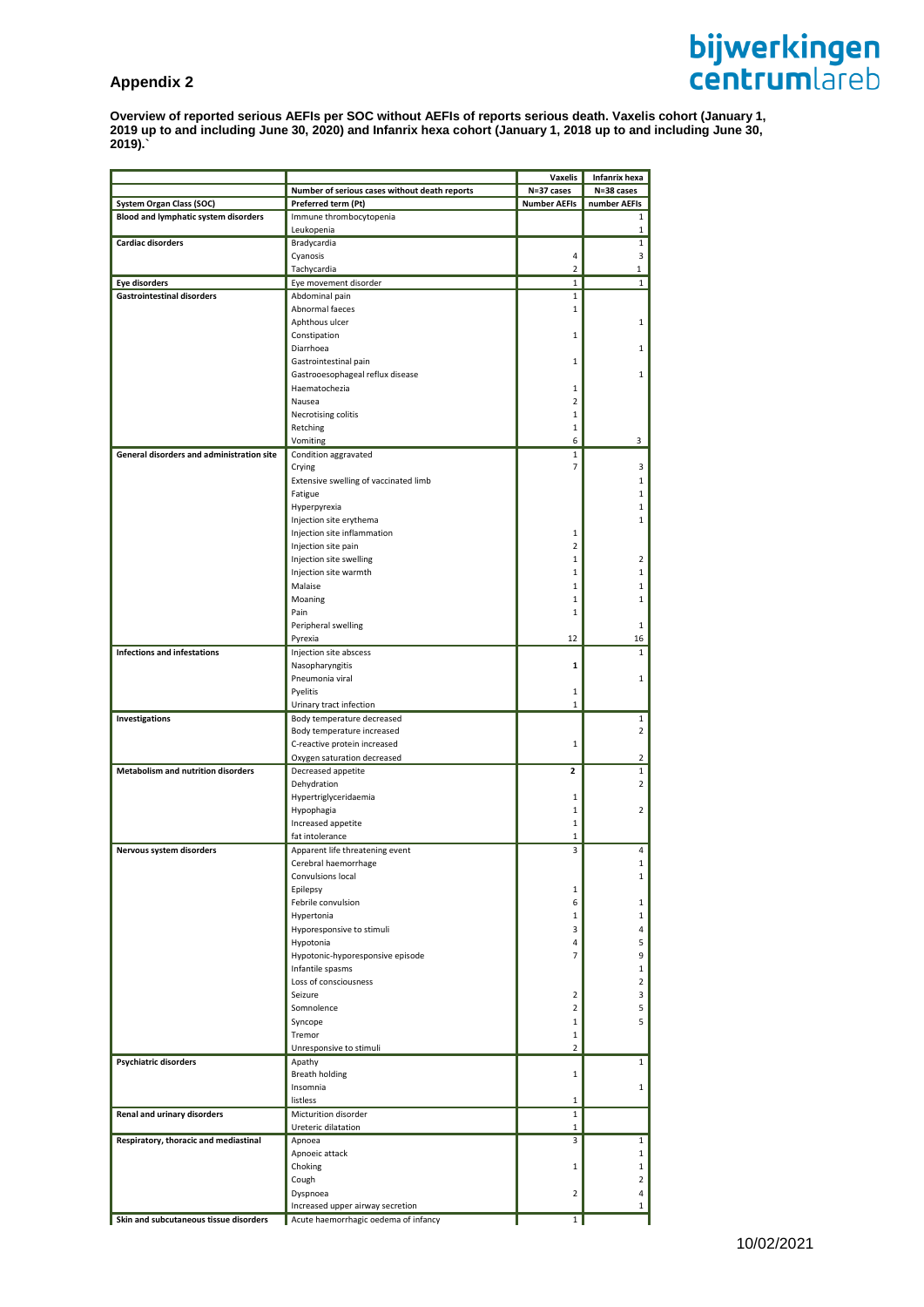|                    |                             | ш              |     |
|--------------------|-----------------------------|----------------|-----|
|                    | Ecchymosis<br>Hyperhidrosis |                |     |
|                    | Petechiae                   | $\overline{ }$ |     |
|                    | Rash                        |                |     |
|                    | Rash papular                |                |     |
| Vascular disorders | Pallor                      | 6              | 6   |
|                    | Peripheral coldness         |                |     |
|                    | Total                       | 116            | 121 |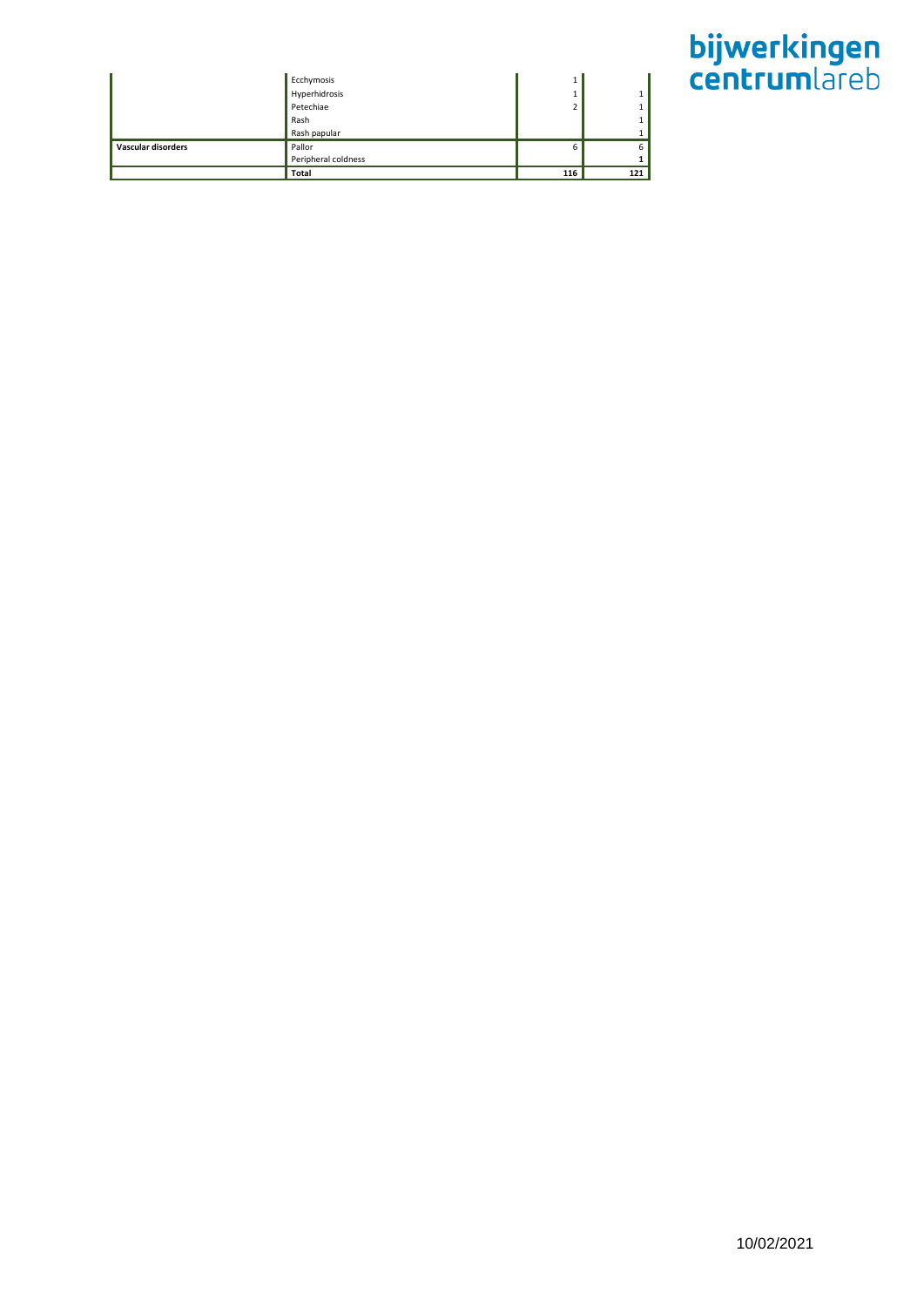# **Appendix 3**

# bijwerkingen **Centrum** areh

### **Detailled description of serious reports without serious reports with fatal outcome. Vaxelis cohort (January 1, 2019 up to and including June 30, 2020) and Infanrix hexa cohort (January 1, 2018 up to and including June 30, 2019).**

Many of the hospital admissions were related to short-lasting events that occurred a few hours (4-8 hours) after vaccination. In these cases, pallor, hypotonia, and hyporesponsivity were often reported. These events are known in the literature as Hypotonic Hyporesponsive Event (HHE). In the Vaxelis cohort it concerned 7 cases and in the Infanrix hexa cohort 11 cases. These short-lasting events were sometimes reported or coded by the assessor of Lareb as an apparent life threatening event (ALTE; Vaxelis cohort 3x; Infanrix hexa cohort 4x) or as syncope (Vaxelis cohort 1x; Infanrix hexa cohort 2x). Infants with an HHE /ALTE /Syncope are often admitted to the hospital for 24-hour monitoring. Further investigations and monitoring show generally no abnormalities such as in the cases reported. Some children with HHE were not admitted to the hospital. These serious reports were qualified as serious life threatening or as serious other medically important condition. In addition there were also reports of HHE received and coded as non-serious events.

In the Vaxelis cohort one report of hospitalization concerned a recurring short-lasting episode (5-10 minutes) of a collapse-like event of crying, turning away of the eyes, breath holding and pallor. The symptoms were eventually diagnosed by the reporting pediatrician as breath holding spells.

In the Vaxelis cohort three reports concerned a hospital admission on suspicion of a convulsion. One of these reports concerned an event of dyspnea, fever and shaking a few hours after the first vaccination. Blood, urine tests and EEG showed no abnormalities. The second report concerned a hospital admission of recurrent convulsion, followed by crying. This infant recovered within 2 to 3 hours after hospitalization and after administration of a paracetamol. The third report described a convulsion (apnea, foaming at the mouth and hypertonia) 6 days after the first vaccination. Brain scan showed no abnormalities.

In the Infanrix hexa cohort five hospital admissions related to suspicion of a convulsion. One time it concerned an infant with focal convulsion 5 hours after the third vaccination. The child had also a convulsion after the second administration. Another report concerned a non-febrile convulsion seven hours after the first vaccination. The third hospital admission concerned a child with a convulsion four hours after the second vaccination. The fourth hospital admission concerned an afebrile convulsion, with apathy, somnolence and fatigue after the third vaccination. The fifth report concerned of infantile spasms after the third vaccination. The MRI showed a cerebral infarction, probably emerged in the first half of the pregnancy. The diagnosis cerebral palsy was made, but a possible relation with epilepsy / West Syndrome is not clear.

In the Vaxelis cohort, 5 hospitalizations were reported for febrile convulsion. In addition, one febrile convulsion was reported without hospitalization (serious other medically important condition). In the Infanrix hexa cohort, one hospitalization was reported for febrile convulsion.

In the Vaxelis cohort there were three serious reports of apnea ( hospitalization 2x; serious other 1x). One of these reports concerned a report of recurrent apnea (3 times) 3 hours after the administration of Vaxelis® and Synflorix®. The infant was monitored in the hospital for 2.5 hours, no abnormalities were found. In the Infanrix hexa cohort there were two reports of hospital admission for apnea.

In the Vaxelis cohort there was one report of hospital admission for dyspnea and one for choking. In the Infanrix hexa there were four reports of hospital admissions for dyspnea and one report of hospital admission for choking. Two times it concerned choking / breathing difficulties with excessive salivation after vaccination.

A number of reports related to hospitalizations associated with pyrexia. In the Vaxelis cohort it concerned five report. Two times it concerned pyrexia in combination with an urinary tract infection. One report concerned a hospital admission 6 days after the second vaccination due to pyrexia and nasopharyngitis (child with a medical history of a congenital heart defect). One report concerned a brief hospital admission due to pyrexia and increased CRP. One brief hospital admission one day after the vaccination concerned pyrexia and somnolence during the COVID-19 epidemic (COVID-19 infection was excluded). In the Infanrix hexa cohort it concerned 3 reports. One report, was a report of hyperpyrexia, dehydration and viral pneumonia. There was a report of pyrexia, leukopenia and aphthae. The third report was a report of peripheral swelling, pyrexia and rash ten hours after the first administration.

There were three reports of petechiae. In the Vaxelis cohort it concerned two reports. One child of 5 months old was hospitalized for observation due to petechiae 4 hours after the vaccination. The other report concerned a child of 7 months old, which was hospitalized due to acute haemorrhagic oedema of infancy (AHOI) on the legs and petechiae after the third administration of Vaxelis® and Synflorix®. The child had also an AHOI reaction after the second administration of Vavelis®. In the Infanrix hexa cohort one child was admitted to the hospital for idiopathic thrombocytopenic purpura (ITP) with petechiae three days after the second vaccination. Viral infections were excluded.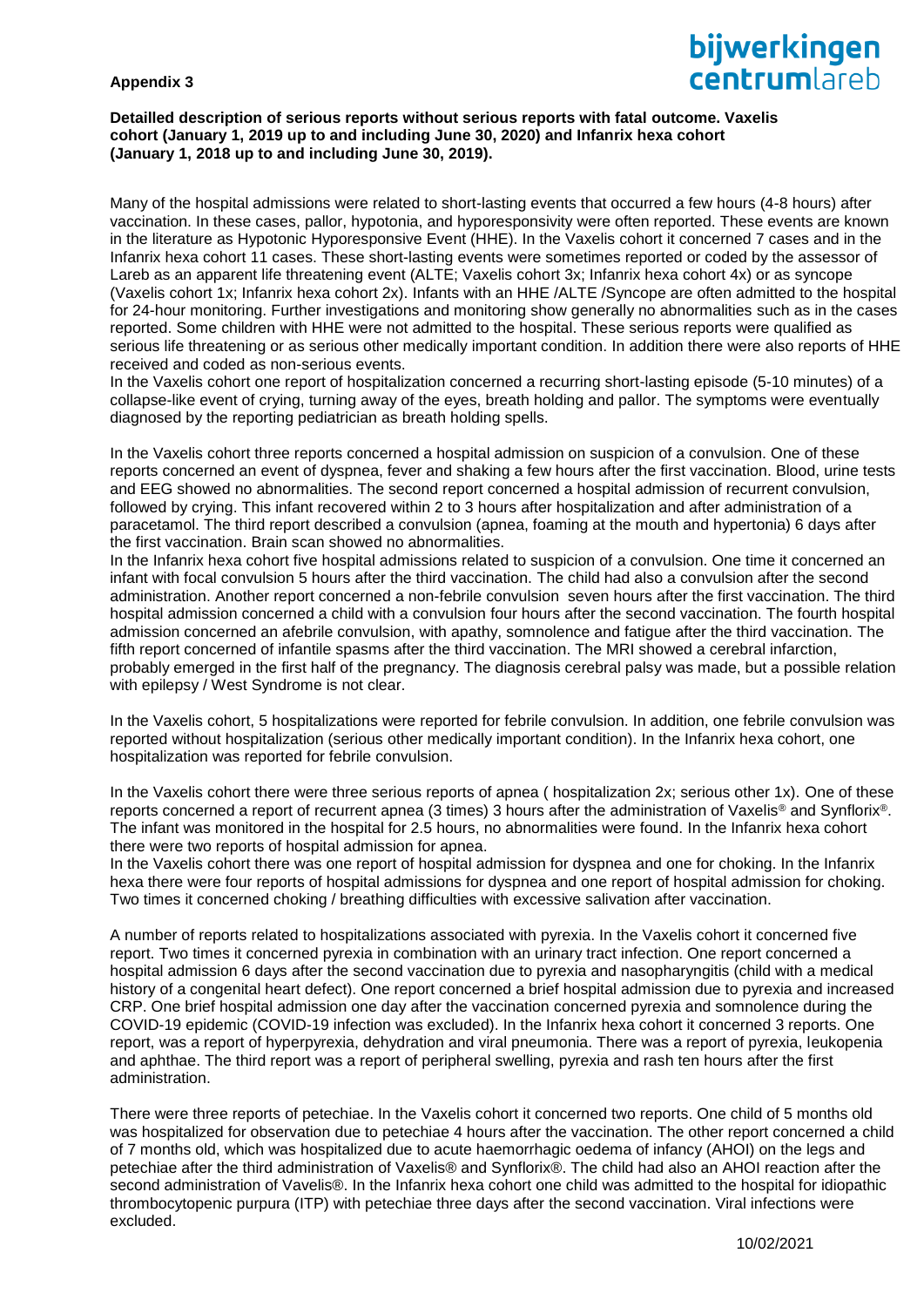In the Vaxelis cohort one serious report concerned a premature born infant (gestational age 27 weeks) with a hospital admission for a necrotizing enterocolitis after the 1<sup>st</sup> administration of Vaxelis<sup>®</sup>, Synflorix<sup>®</sup> and rotavirusvaccine at the age of 9 weeks.

In the Vaxelis cohort one serious other medically important condition concerned a report of a child 13 months old known with fat intolerance with an temporally aggravation of the symptoms after the first administration of Vaxelis® and Synflorix®.

In the Infanrix hexa cohort there were two reports of hospital admissions of severe local reactions. One report concerned an injection site abscess (culture: streptococcus haemolyticus group A) eleven days after the vaccination. The other report concerned an extensive swelling of the vaccinated limb after the third vaccination. In the Infanrix hexa cohort one infant was admitted to the hospital due to persistent gastroesophageal reflux developed 4 to 5 days after the first vaccinations.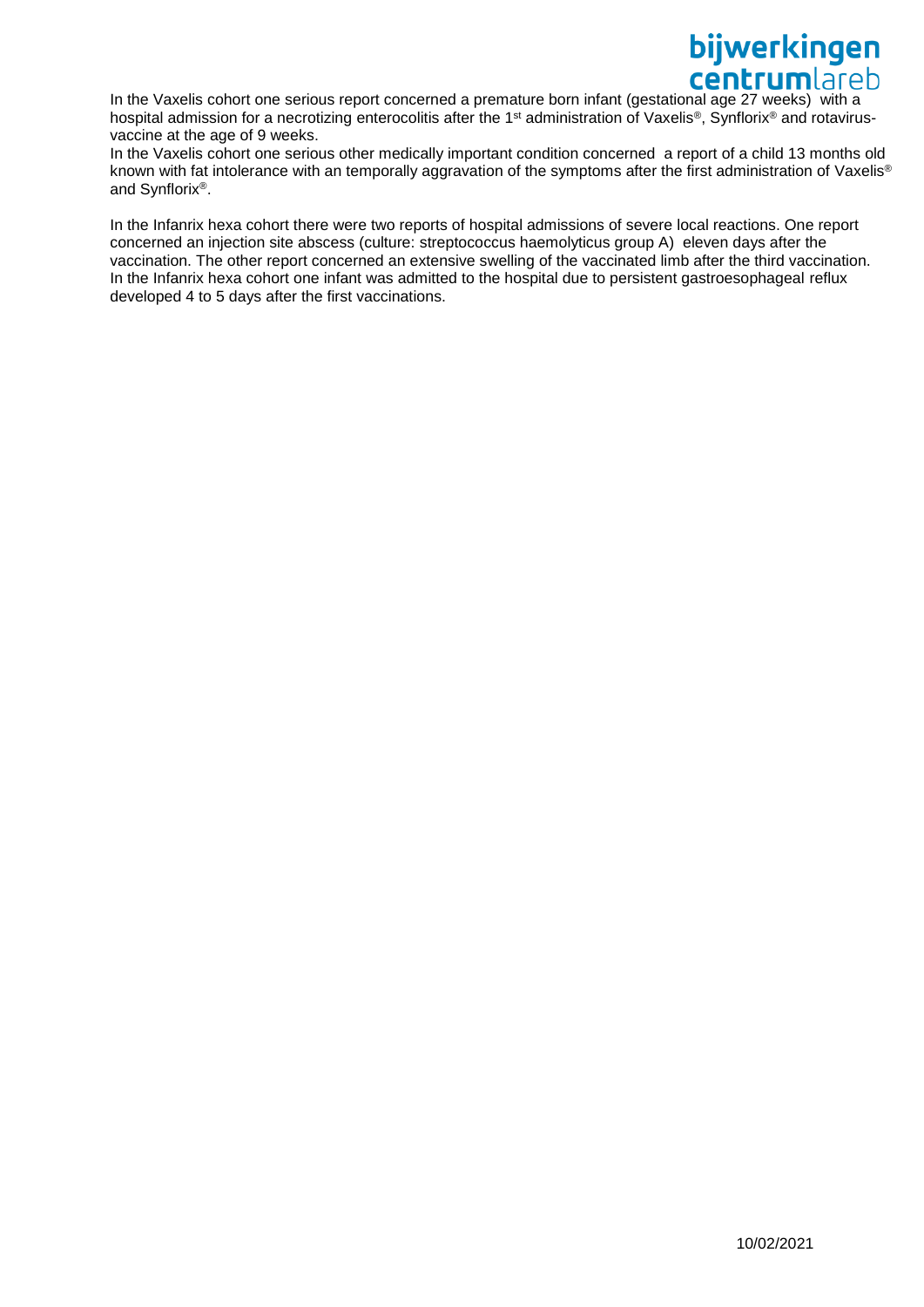# **Appendix 4**

# **bijwerkingen**<br>centrumlareb

**Overview of all reported non-serious AEFIs per SOC Vaxelis cohort (January 1, 2019 up to and including June 30, 2020) and Infanrix hexa cohort (January 1, 2018 up to and including June 30, 2019).`**

|                                                                                     |                                                              | <b>Vaxelis</b>                | <b>Infanrix hexa</b> |
|-------------------------------------------------------------------------------------|--------------------------------------------------------------|-------------------------------|----------------------|
|                                                                                     | <b>Number of serious cases</b>                               | N= 594 Reports                | N= 443 Reports       |
| System Organ Class (SOC)                                                            | Preferred term (Pt)                                          | number AEFIs                  | number AEFIs         |
| <b>Blood and lymphatic system disorders</b>                                         | Anaemia                                                      | $\mathbf 1$                   |                      |
|                                                                                     | Lymphadenopathy                                              | 1                             |                      |
| <b>Cardiac disorders</b>                                                            | Cyanosis                                                     | 4                             | 3                    |
| <b>Ear and labyrinth disorders</b>                                                  | Ear swelling<br>Hyperacusis                                  | $\mathbf 1$<br>$\mathbf{1}$   |                      |
| <b>Eye disorders</b>                                                                | Eye inflammation                                             |                               | 3                    |
|                                                                                     | Eye movement disorder                                        | 3                             | $\mathbf{1}$         |
|                                                                                     | Eye swelling                                                 | $\overline{2}$                |                      |
|                                                                                     | Gaze palsy                                                   | $\overline{2}$                |                      |
|                                                                                     | Strabismus                                                   | $\mathbf 1$                   | $\mathbf{1}$         |
|                                                                                     | Swelling of eyelid                                           |                               | 1                    |
| <b>Gastrointestinal disorders</b>                                                   | Abdominal pain                                               | 11                            | 4                    |
|                                                                                     | Abnormal faeces                                              | $\mathbf{1}$                  | $\overline{2}$       |
|                                                                                     | Constipation                                                 | $\overline{7}$                | 3                    |
|                                                                                     | Diarrhoea                                                    | 21                            | 13                   |
|                                                                                     | Discoloured vomit<br>Faeces discoloured                      | 1<br>5                        |                      |
|                                                                                     | Flatulence                                                   | 5                             | 4                    |
|                                                                                     | Frequent bowel movements                                     | 3                             | $\overline{2}$       |
|                                                                                     | Gastrointestinal pain                                        | 4                             | $\overline{2}$       |
|                                                                                     | Gastrooesophageal reflux disease                             | 4                             |                      |
|                                                                                     | Haematochezia                                                | 1                             | $\mathbf{1}$         |
|                                                                                     | Infrequent bowel movements                                   | 1                             |                      |
|                                                                                     | Lip swelling                                                 | 1                             |                      |
|                                                                                     | Nausea                                                       | $\overline{4}$                | $\mathbf{1}$         |
|                                                                                     | Regurgitation                                                | $\overline{2}$                |                      |
|                                                                                     | Retching                                                     | 1                             | $\overline{2}$       |
|                                                                                     | Salivary hypersecretion                                      | $\mathbf 1$                   |                      |
|                                                                                     | Swollen tongue                                               | $\mathbf 1$<br>60             | 29                   |
|                                                                                     | Vomiting<br>Vomiting projectile                              | $\overline{2}$                | 1                    |
| General disorders and administration site conditions Administration site induration |                                                              |                               | $\mathbf{1}$         |
| local reactions                                                                     | Extensive swelling of vaccinated limb                        | 14                            | 8                    |
|                                                                                     | Injected limb mobility decreased                             | $\mathbf{1}$                  |                      |
|                                                                                     | Injection site bruising                                      | $\mathbf{1}$                  | $\overline{2}$       |
|                                                                                     | Injection site discharge                                     | $\mathbf 1$                   | $\overline{2}$       |
|                                                                                     | Injection site discolouration                                | $\overline{4}$                | 8                    |
|                                                                                     | Injection site discomfort                                    | 3                             | $\mathbf{1}$         |
|                                                                                     | Injection site erythema                                      | 108                           | 96                   |
|                                                                                     | Injection site granuloma                                     |                               | 1                    |
|                                                                                     | Injection site haematoma                                     | 4                             | 4                    |
|                                                                                     | Injection site haemorrhage<br>Injection site induration      | $\overline{2}$<br>9           | 1<br>22              |
|                                                                                     | Injection site inflammation                                  | 96                            | 89                   |
|                                                                                     | Injection site mass                                          |                               | 1                    |
|                                                                                     | Injection site nodule                                        | 5                             | 6                    |
|                                                                                     | Injection site pain                                          | 83                            | 63                   |
|                                                                                     | Injection site papule                                        |                               | 1                    |
|                                                                                     | Injection site pruritus                                      | $\mathbf 2$                   | $\overline{7}$       |
|                                                                                     | njection site rash                                           | 5                             | $\overline{a}$       |
|                                                                                     | Injection site reaction                                      |                               | $\overline{2}$       |
|                                                                                     | Injection site scar                                          | 1                             |                      |
|                                                                                     | Injection site swelling                                      | 116                           | 93                   |
|                                                                                     | Injection site urticaria                                     | $\mathbf{1}$                  | $\mathbf{1}$         |
|                                                                                     | Injection site vesicles<br>Injection site warmth             | 62                            | 60                   |
|                                                                                     | Vaccination site warmth                                      | $\mathbf 1$                   |                      |
| General disorders and administration site conditions Asthenia                       |                                                              | $\overline{2}$                | 1                    |
| systemic reactions                                                                  | Chills                                                       | 3                             | 1                    |
|                                                                                     | Condition aggravated                                         | $\mathbf{1}$                  |                      |
|                                                                                     | Crying                                                       | 214                           | 93                   |
|                                                                                     | Decreased activity                                           | $\mathbf{1}$                  |                      |
|                                                                                     | Developmental delay                                          | $\mathbf{1}$                  |                      |
|                                                                                     | Fatigue                                                      | 18                            | 9                    |
|                                                                                     | Feeling jittery                                              |                               | $\overline{2}$       |
|                                                                                     | Gait disturbance                                             | $\overline{2}$                |                      |
|                                                                                     | General physical health deterioration<br>High-pitched crying | $\mathbf 1$<br>$\overline{2}$ |                      |
|                                                                                     | Hyperpyrexia                                                 | 8                             | 6                    |
|                                                                                     | Malaise                                                      | 11                            | 4                    |
|                                                                                     | Moaning                                                      | 10                            | $\overline{2}$       |
|                                                                                     | Oedema peripheral                                            | 4                             |                      |
|                                                                                     | Pain                                                         | 17                            | 4                    |
|                                                                                     | Peripheral swelling                                          | 5                             | 3                    |
|                                                                                     | Pyrexia                                                      | 264                           | 239                  |
|                                                                                     | Screaming                                                    | 17                            | $\overline{2}$       |
|                                                                                     | Swelling                                                     | $\overline{2}$                | $\mathbf{1}$         |
|                                                                                     | Swelling face                                                | $\mathbf 2$                   |                      |
|                                                                                     | Thirst decreased                                             | $\mathbf 1$                   | $\mathbf{1}$         |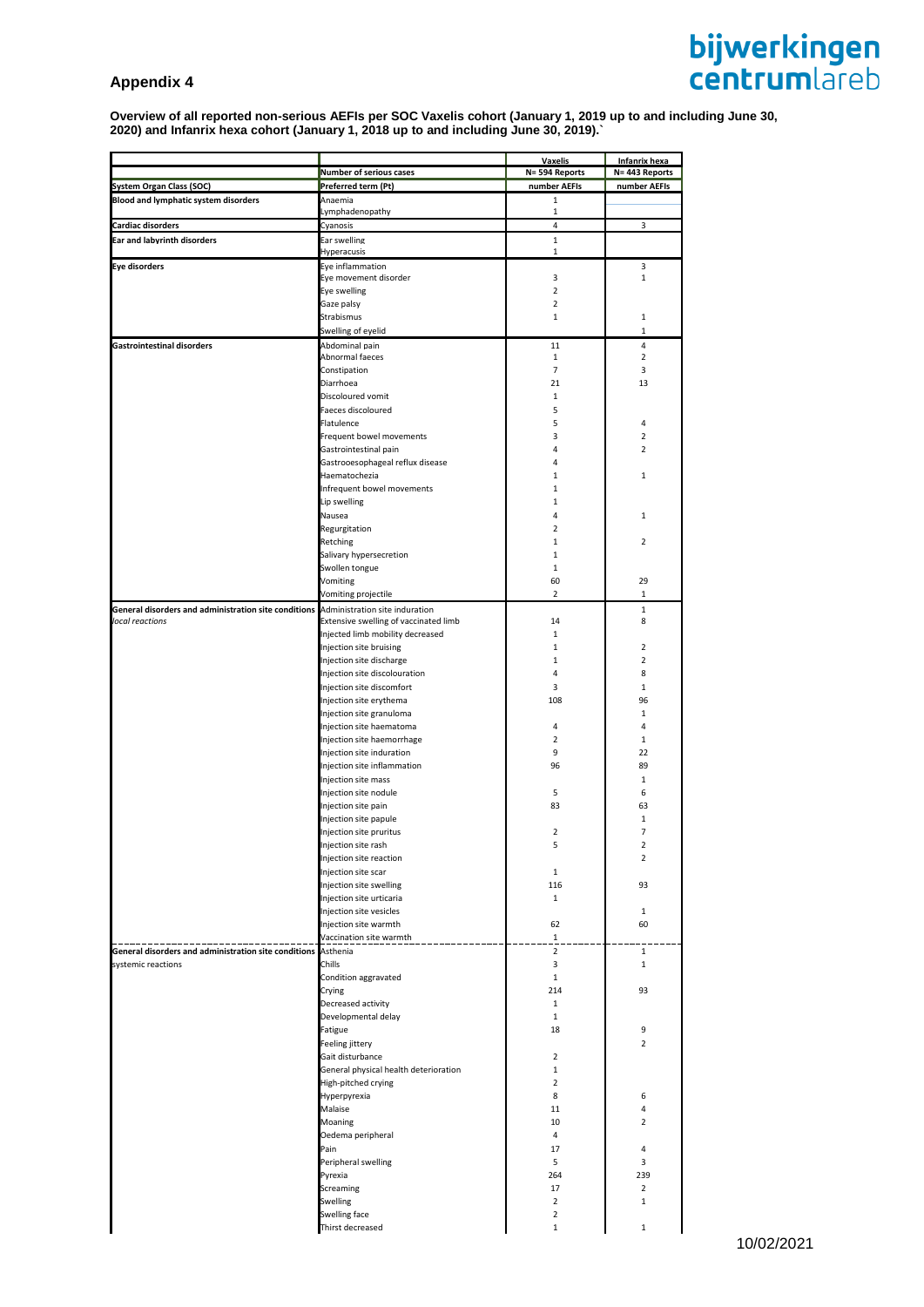| Immune system disorders                         | Food allergy                              |                |                |
|-------------------------------------------------|-------------------------------------------|----------------|----------------|
| <b>Infections and infestations</b>              | Ear infection                             | $\overline{2}$ | $\mathbf{1}$   |
|                                                 | Erythema infectiosum                      |                | $\mathbf{1}$   |
|                                                 | Exanthema subitum                         |                | $\mathbf{1}$   |
|                                                 |                                           |                |                |
|                                                 | Gastrointestinal viral infection          |                | 1              |
|                                                 | Gianotti-Crosti syndrome                  |                | $\mathbf{1}$   |
|                                                 | Gingivitis                                |                | $\mathbf{1}$   |
|                                                 | Injection site abscess                    | 1              | 1              |
|                                                 | Injection site infection                  |                | $\mathbf{1}$   |
|                                                 | Injection site pustule                    |                | $\mathbf{1}$   |
|                                                 |                                           |                |                |
|                                                 | Nasopharyngitis                           | 5              | 3              |
|                                                 | Respiratory tract infection               | $\mathbf{1}$   |                |
|                                                 | Subglottic laryngitis                     |                | $\mathbf{1}$   |
|                                                 | Urinary tract infection                   |                | 1              |
| Injury, poisoning and procedural complications  | Fall                                      |                | $\mathbf{1}$   |
|                                                 | Incorrect route of product administration |                | $\mathbf{1}$   |
|                                                 |                                           |                |                |
|                                                 | Subcutaneous haematoma                    | $\mathbf{1}$   |                |
|                                                 | Vaccination error                         | 1              |                |
| <b>Investigations</b>                           | Body temperature decreased                | $\overline{2}$ | 3              |
|                                                 | Body temperature fluctuation              | 3              |                |
|                                                 | Body temperature increased                | 25             | 11             |
|                                                 | Cardiac murmur                            |                | $\mathbf{1}$   |
|                                                 |                                           |                |                |
|                                                 | Faecal volume decreased                   | $\mathbf{1}$   |                |
|                                                 | Heart rate increased                      | $\mathbf{1}$   |                |
|                                                 | Respiratory rate decreased                | $\mathbf{1}$   |                |
|                                                 | Respiratory rate increased                | 1              | $\mathbf{1}$   |
| <b>Metabolism and nutrition disorders</b>       | Decreased appetite                        | 49             | 22             |
|                                                 | Fluid intake reduced                      | $\overline{2}$ |                |
|                                                 |                                           |                |                |
|                                                 | Hypophagia                                | 5              | 1              |
|                                                 | Increased appetite                        | $\mathbf{1}$   | 4              |
|                                                 | Poor feeding infant                       |                | $\overline{2}$ |
|                                                 | Weight gain poor                          | 1              |                |
| Musculoskeletal and connective tissue disorders | Arthritis                                 | $\mathbf{1}$   |                |
|                                                 |                                           | $\overline{2}$ |                |
|                                                 | Infantile back arching                    |                |                |
|                                                 | Limb discomfort                           | $\mathbf{1}$   |                |
|                                                 | Mobility decreased                        | $\mathbf{1}$   |                |
|                                                 | Muscle spasms                             |                | 1              |
|                                                 | Musculoskeletal stiffness                 |                | 2              |
|                                                 | Muscle tightness                          | $\mathbf{1}$   |                |
|                                                 |                                           |                |                |
|                                                 | Muscle twitching                          | $\overline{2}$ |                |
|                                                 | Muscular weakness                         | 2              |                |
|                                                 | Musculoskeletal stiffness                 | $\overline{2}$ |                |
|                                                 | Myalgia                                   | $\mathbf{1}$   |                |
|                                                 | Neck deformity                            | $\mathbf{1}$   |                |
|                                                 |                                           |                |                |
|                                                 | Pain in extremity                         | 16             | 6              |
|                                                 | Posture abnormal                          | 1              | $\mathbf{1}$   |
| Nervous system disorders                        | Apparent life threatening event           |                | $\mathbf{1}$   |
|                                                 | Depressed level of consciousness          | 2              | 3              |
|                                                 | <b>Dizziness</b>                          |                | $\mathbf{1}$   |
|                                                 | Drooling                                  | 1              |                |
|                                                 | Dyskinesia                                | $\mathbf{1}$   | 1              |
|                                                 |                                           |                |                |
|                                                 | Exaggerated startle response              | 1              |                |
|                                                 | Febrile convulsion                        | 7              | 9              |
|                                                 | Fontanelle bulging                        |                | $\mathbf{1}$   |
|                                                 | <b>Head titubation</b>                    | $\mathbf{1}$   |                |
|                                                 | Headache                                  | $\overline{2}$ | 5              |
|                                                 |                                           | 5              | $\overline{2}$ |
|                                                 | Hypersomnia                               |                |                |
|                                                 | Hypertonia                                | 6              | $\overline{2}$ |
|                                                 | Hyporesponsive to stimuli                 | 8              | 5              |
|                                                 | Hypotonia                                 | 12             | $\overline{7}$ |
|                                                 | Hypotonic-hyporesponsive episode          | 13             | 11             |
|                                                 | Loss of consciousness                     | $\overline{2}$ |                |
|                                                 | Myoclonus                                 | $\mathbf{1}$   | 3              |
|                                                 |                                           |                |                |
|                                                 | Opisthotonus                              | 1              |                |
|                                                 | Petit mal epilepsy                        | $\mathbf{1}$   |                |
|                                                 | Poor quality sleep                        | 4              | $\overline{2}$ |
|                                                 | Poor sucking reflex                       | $\mathbf 1$    |                |
|                                                 | Presyncope                                | $\mathbf{1}$   |                |
|                                                 | Psychomotor hyperactivity                 | $\mathbf{1}$   |                |
|                                                 |                                           |                |                |
|                                                 | Seizure                                   | $\overline{2}$ | $\overline{2}$ |
|                                                 | Slow response to stimuli                  | $\overline{2}$ | $\mathbf{1}$   |
|                                                 | Somnolence                                | 47             | 23             |
|                                                 | Syncope                                   | $\overline{7}$ | $\mathbf{1}$   |
|                                                 | Tremor                                    | $\overline{2}$ |                |
|                                                 | Unresponsive to stimuli                   | $\overline{2}$ | $\overline{2}$ |
|                                                 |                                           |                |                |
| Psychiatric disorders                           | Aberrant motor behaviour                  | $\mathbf 1$    |                |
|                                                 | Abnormal behaviour                        | 8              |                |
|                                                 | Abnormal dreams                           | $\mathbf{1}$   |                |
|                                                 | Agitation                                 | $\overline{2}$ | $\mathbf{1}$   |
|                                                 | Anxiety                                   | 3              |                |
|                                                 |                                           | 3              | 5              |
|                                                 | Apathy                                    |                |                |
|                                                 | Behaviour disorder                        | $\mathbf{1}$   | $\mathbf{1}$   |
|                                                 | <b>Breath holding</b>                     | 4              | 1              |
|                                                 | Conversion disorder                       | $\mathbf{1}$   |                |
|                                                 | Delirium febrile                          | 1              |                |
|                                                 | Insomnia                                  | 25             | 11             |
|                                                 |                                           |                |                |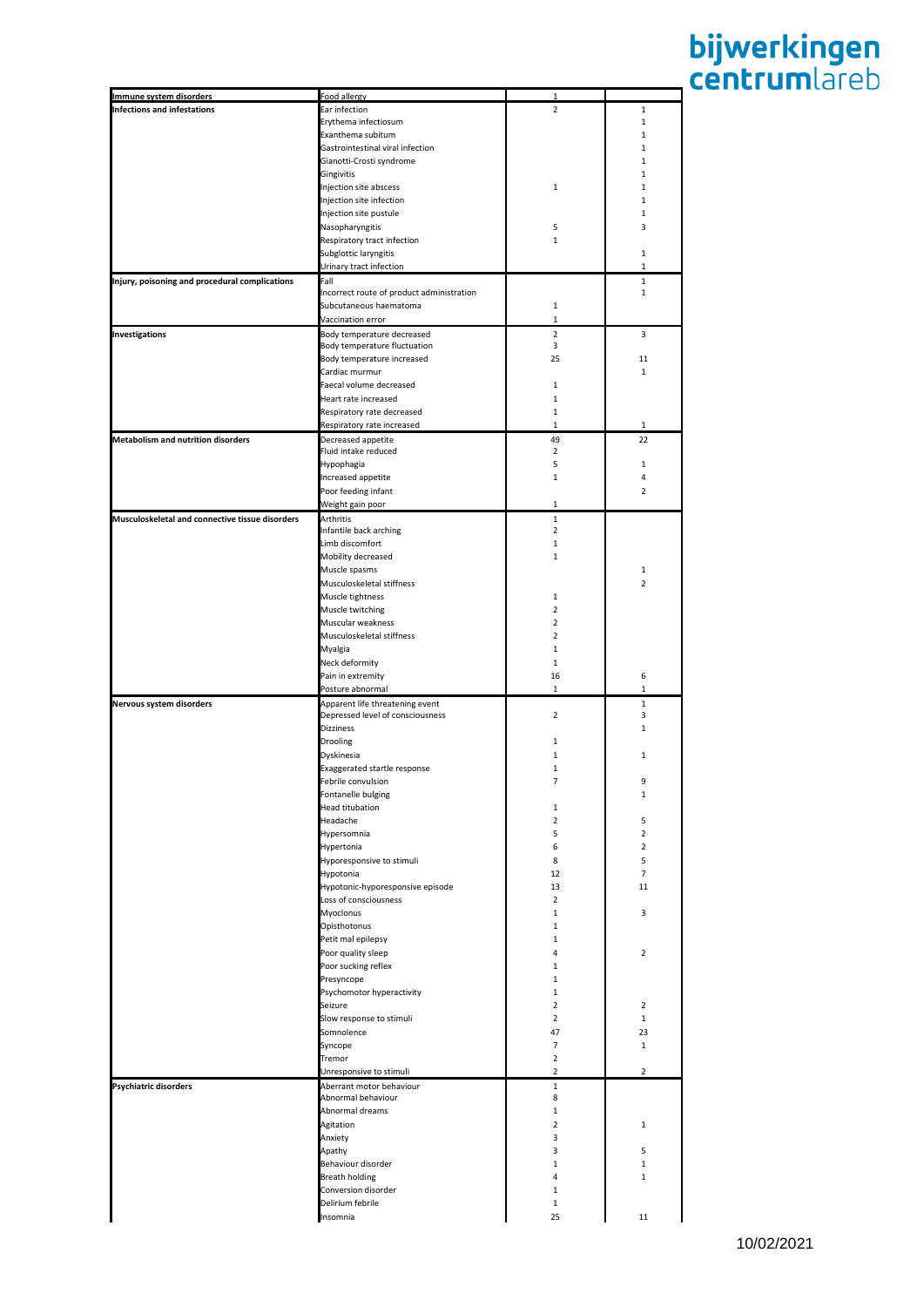|                                                 | Irritability                    | 5              | $\mathbf 1$    |
|-------------------------------------------------|---------------------------------|----------------|----------------|
|                                                 | Listless                        | 32             | 24             |
|                                                 | Mood altered                    | $\mathbf 1$    |                |
|                                                 | Nervousness                     |                | $\mathbf 1$    |
|                                                 |                                 |                |                |
|                                                 | Nightmare                       |                | $\mathbf 1$    |
|                                                 | Panic reaction                  | $\overline{2}$ |                |
|                                                 | Restlessness                    | 21             | 5              |
|                                                 | Sleep disorder                  | 5              | $\overline{2}$ |
|                                                 | <b>Staring</b>                  | 3              | $\mathbf{1}$   |
|                                                 | Trichotillomania                | $\mathbf 1$    |                |
| Renal and urinary disorders                     | Anuria                          | $\mathbf{1}$   |                |
|                                                 | Chromaturia                     |                | $\mathbf 1$    |
|                                                 | Micturition frequency decreased | $\mathbf 2$    |                |
| Reproductive system and breast disorders        | Oedema genital                  | $\mathbf 1$    |                |
| Respiratory, thoracic and mediastinal disorders | Apnoea                          | 3              | $\mathbf 1$    |
|                                                 | Apnoeic attack                  | $\mathbf{1}$   |                |
|                                                 | Asthma                          |                | $\mathbf 1$    |
|                                                 | Catarrh                         |                | $\mathbf 1$    |
|                                                 | Choking                         | $\overline{2}$ |                |
|                                                 | Cough                           | 5              | $\mathbf{1}$   |
|                                                 | Dysphonia                       | $\mathbf{1}$   |                |
|                                                 | Dyspnoea                        | 11             | 3              |
|                                                 | Irregular breathing             | $\mathbf{1}$   | $\overline{2}$ |
|                                                 | Nasal congestion                | $\mathbf 1$    |                |
|                                                 | Oropharyngeal pain              |                | $\mathbf 1$    |
|                                                 | Productive cough                | $\overline{2}$ |                |
|                                                 | Respiration abnormal            | 5              | $\mathbf 1$    |
|                                                 | Respiratory disorder            | $\mathbf 1$    |                |
|                                                 |                                 | $\overline{4}$ |                |
|                                                 | Rhinorrhoea                     |                |                |
|                                                 | Tachypnoea                      |                | $\mathbf 1$    |
|                                                 | Wheezing                        |                | $\mathbf{1}$   |
| Skin and subcutaneous tissue disorders          | Angioedema                      |                | $\mathbf 1$    |
|                                                 | Cold sweat                      |                | $\mathbf 1$    |
|                                                 | Dermatitis atopic               | $\mathbf 1$    |                |
|                                                 | Eczema                          | 8              | $\mathbf 2$    |
|                                                 | Erythema                        | 11             | 8              |
|                                                 | Erythema multiforme             |                | $\mathbf 1$    |
|                                                 | Hyperhidrosis                   | 3              | $\mathbf 1$    |
|                                                 | Livedo reticularis              | 3              | $\mathbf{1}$   |
|                                                 | Nail discolouration             | $\mathbf 1$    |                |
|                                                 | Nodular rash                    |                | $\mathbf 1$    |
|                                                 | Petechiae                       | 10             | 8              |
|                                                 | Photosensitivity reaction       | $\mathbf 1$    |                |
|                                                 | Pruritus                        | 4              |                |
|                                                 | Purpura                         | $\overline{2}$ | $\mathbf 1$    |
|                                                 | Rash                            | 15             | 19             |
|                                                 | Rash erythematous               | $\overline{7}$ | $\overline{7}$ |
|                                                 | Rash macular                    | $\overline{7}$ | $\overline{7}$ |
|                                                 | Rash maculo-papular             | $\mathbf 2$    |                |
|                                                 | Rash papular                    | $\overline{7}$ | $\mathbf 2$    |
|                                                 | Rash pruritic                   | $\overline{2}$ | 1              |
|                                                 | Rash vesicular                  | $\mathbf 1$    |                |
|                                                 | Skin discolouration             | 34             | 14             |
|                                                 | Skin warm                       | $\mathbf 1$    |                |
|                                                 | Urticaria                       | 10             | 5              |
|                                                 |                                 | $\overline{2}$ |                |
|                                                 | Yellow skin                     |                |                |
| Vascular disorders                              | Pallor                          | 32             | 16             |
|                                                 | Peripheral coldness             | 3              | $\mathbf{1}$   |
|                                                 | Vasodilatation                  | $\mathbf{1}$   | $\mathbf{1}$   |
|                                                 | Total                           | 1854           | 1231           |
|                                                 |                                 |                |                |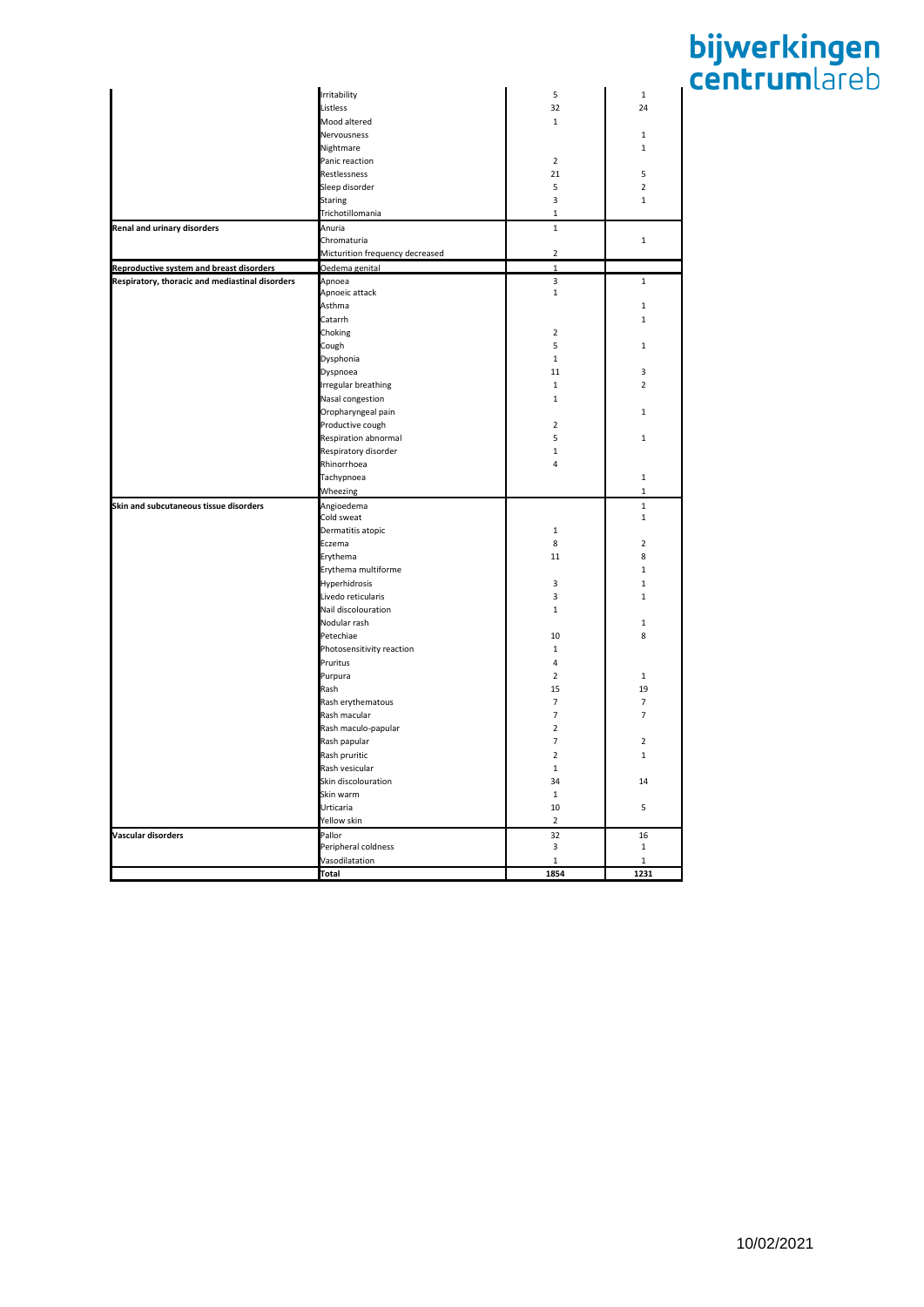# **Aappendix 5**

**Overview of reported non-serious AEFIs per SOC Vaxelis cohort (January 1, 2019 up to and including June 30, 2020) and Infanrix hexa cohort (January 1, 2018 up to and including June 30, 2019) of vaccination number 1 of the old schedule**

|                                                      |                                           | Vaxelis        | Infanrix hexa  |
|------------------------------------------------------|-------------------------------------------|----------------|----------------|
|                                                      | Number of serious cases                   | N= 204 Reports | N= 160 Reports |
| <b>System Organ Class (SOC)</b>                      | Preferred term (Pt)                       | number AEFIs   | number AEFIs   |
| <b>Blood and lymphatic system disorders</b>          | Anaemia                                   | 1              |                |
|                                                      | Lymphadenopathy                           | $\mathbf{1}$   |                |
| Cardiac disorders                                    | Cyanosis                                  | $\overline{2}$ | 1              |
| <b>Eye disorders</b>                                 | Eye movement disorder                     | $\mathbf 1$    |                |
|                                                      | Strabismus                                | $\mathbf{1}$   | $\mathbf{1}$   |
| <b>Gastrointestinal disorders</b>                    | Abdominal pain                            | 4              | $\overline{2}$ |
|                                                      | Abnormal faeces                           | $\mathbf{1}$   | $\overline{2}$ |
|                                                      | Constipation                              | $\overline{2}$ | $\mathbf{1}$   |
|                                                      | Diarrhoea                                 | 5              | 4              |
|                                                      | Faeces discoloured                        | 3              |                |
|                                                      | Flatulence                                | $\mathbf{1}$   | $\overline{2}$ |
|                                                      | Frequent bowel movements                  |                | 1              |
|                                                      | Gastrointestinal pain                     | $\overline{2}$ | $\overline{2}$ |
|                                                      | Gastrooesophageal reflux disease          | 3              |                |
|                                                      | Haematochezia                             | $\mathbf{1}$   |                |
|                                                      | Nausea                                    | $\mathbf{1}$   |                |
|                                                      | Regurgitation                             | $\mathbf{1}$   |                |
|                                                      | Retching                                  |                | $\mathbf{1}$   |
|                                                      | Salivary hypersecretion                   | $\mathbf{1}$   |                |
|                                                      | Vomiting                                  | 12             | 10             |
|                                                      | Vomiting projectile                       | $\overline{2}$ | $\mathbf{1}$   |
| General disorders and administration site conditions | Extensive swelling of vaccinated limb     | 6              |                |
| local reactions                                      | Injection site bruising                   | $\mathbf{1}$   |                |
|                                                      | Injection site discharge                  | $\mathbf{1}$   | 1              |
|                                                      | Injection site discolouration             |                | 3              |
|                                                      | Injection site erythema                   | 35             | 15             |
|                                                      | Injection site haematoma                  | $\overline{2}$ | $\mathbf{1}$   |
|                                                      | Injection site haemorrhage                | $\mathbf{1}$   |                |
|                                                      | Injection site induration                 | 3              | 8              |
|                                                      | Injection site inflammation               | 33             | 19             |
|                                                      | Injection site nodule                     |                | $\mathbf{1}$   |
|                                                      | Injection site pain                       | 36             | 13             |
|                                                      | Injection site pruritus                   |                | 1              |
|                                                      | Injection site reaction                   |                | $\mathbf{1}$   |
|                                                      | Injection site scar                       | $\mathbf{1}$   |                |
|                                                      | Injection site swelling                   | 42             | 20             |
|                                                      | Injection site warmth                     | 24             | 10             |
|                                                      | Vaccination site warmth                   | $\overline{1}$ |                |
| General disorders and administration site conditions | Asthenia                                  |                | 1              |
| systemic reactions                                   | Chills                                    | $\overline{2}$ |                |
|                                                      | Crying                                    | 81             | 49             |
|                                                      | Developmental delay                       | $\mathbf{1}$   |                |
|                                                      | Fatigue                                   | 3              | 5              |
|                                                      | Feeling jittery                           |                | $\overline{2}$ |
|                                                      | High-pitched crying                       | $\mathbf{1}$   |                |
|                                                      | Hyperpyrexia                              | 3              | $\overline{2}$ |
|                                                      | Malaise                                   | $\mathbf{1}$   |                |
|                                                      | Moaning                                   | 6              | $\overline{2}$ |
|                                                      | Oedema peripheral                         | $\overline{2}$ |                |
|                                                      | Pain                                      | 4              | 1              |
|                                                      | Peripheral swelling                       | $\mathbf{1}$   | $\overline{2}$ |
|                                                      | Pyrexia                                   | 93             | 89             |
|                                                      | Screaming                                 | 8              | $\mathbf{1}$   |
|                                                      | Swelling                                  | 1              |                |
|                                                      | Thirst decreased                          |                | $\mathbf{1}$   |
| <b>Infections and infestations</b>                   | Ear infection                             | $\mathbf{1}$   |                |
|                                                      | Exanthema subitum                         |                | $\mathbf{1}$   |
|                                                      | Gingivitis                                |                | $\mathbf{1}$   |
|                                                      | Nasopharyngitis                           |                | 1              |
| Injury, poisoning and procedural complications       | Incorrect route of product administration |                | $\mathbf{1}$   |
|                                                      | Vaccination error                         | 1              |                |
| Investigations                                       | Body temperature fluctuation              | $\mathbf{1}$   |                |
|                                                      | Body temperature increased                | 7              | 3              |
|                                                      | Cardiac murmur                            |                | $\mathbf{1}$   |
|                                                      | Heart rate increased                      | $\mathbf{1}$   |                |
|                                                      | Respiratory rate decreased                | $\mathbf{1}$   |                |
|                                                      | Respiratory rate increased                | $\mathbf{1}$   |                |
| <b>Metabolism and nutrition disorders</b>            | Decreased appetite                        | 17             | $\overline{7}$ |
|                                                      | Hypophagia                                | 4              | $\mathbf{1}$   |
|                                                      | Increased appetite                        |                | $\mathbf{1}$   |
|                                                      | Poor feeding infant                       |                | $\overline{2}$ |
|                                                      | Weight gain poor                          | $\mathbf{1}$   |                |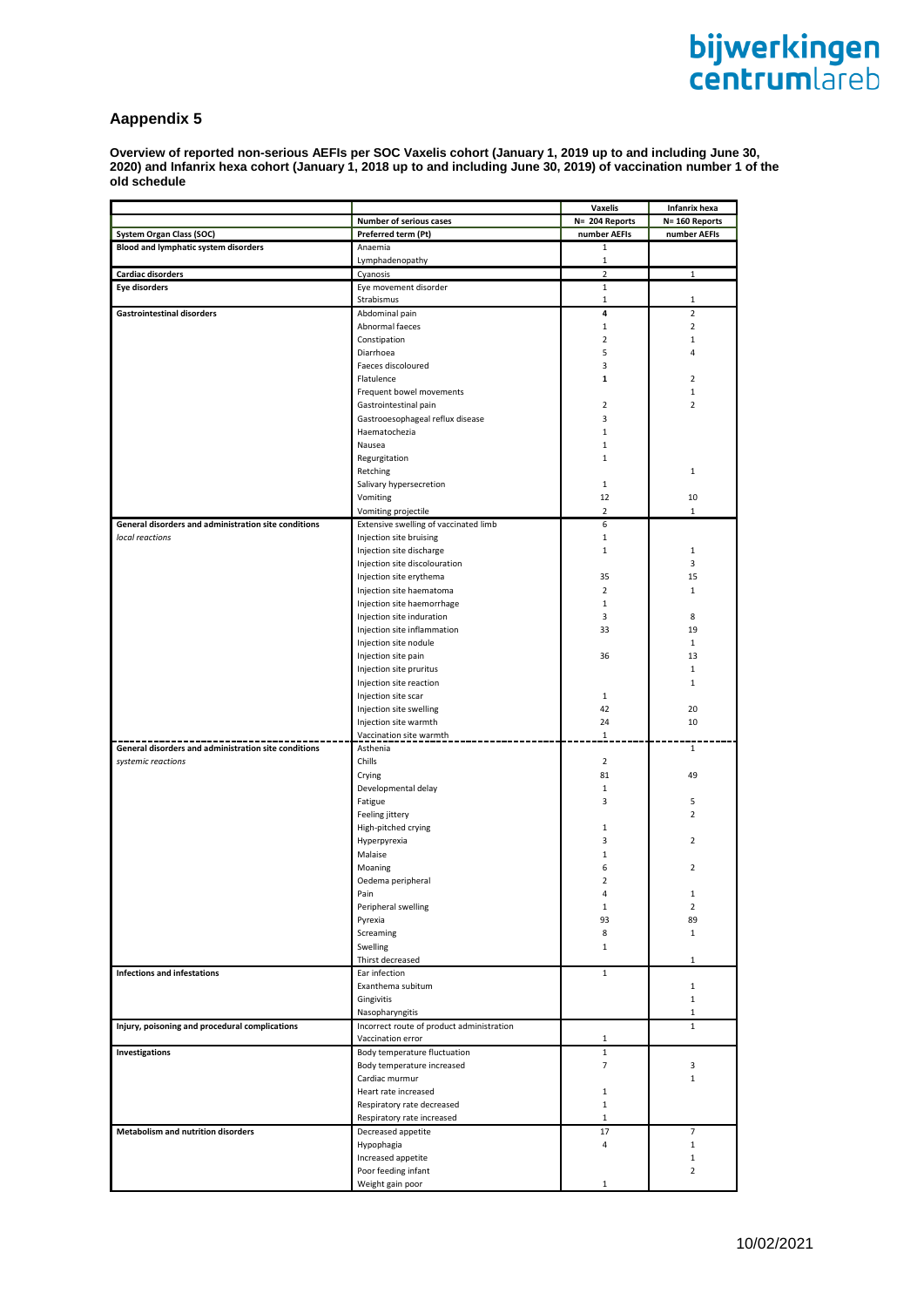| Musculoskeletal and connective tissue disorders | Muscle tightness                                    | 1                             |                     |
|-------------------------------------------------|-----------------------------------------------------|-------------------------------|---------------------|
|                                                 | Musculoskeletal stiffness                           | $\overline{2}$                | $1\,$               |
|                                                 | Pain in extremity                                   | 4                             | 3                   |
|                                                 | Posture abnormal                                    |                               | $\mathbf{1}$        |
| Nervous system disorders                        | Depressed level of consciousness                    | $\mathbf{1}$                  | $\overline{2}$      |
|                                                 | Dyskinesia                                          | $\mathbf{1}$                  | $\mathbf{1}$        |
|                                                 | Exaggerated startle response                        | $\mathbf{1}$                  |                     |
|                                                 | Febrile convulsion                                  | $1\,$                         | $1\,$               |
|                                                 | Headache                                            |                               | $\mathbf{1}$        |
|                                                 | Head titubation                                     | 1                             |                     |
|                                                 | Hypersomnia                                         | 3                             | $\mathbf{1}$        |
|                                                 | Hypertonia                                          |                               | $\mathbf{1}$        |
|                                                 | Hyporesponsive to stimuli                           | $\overline{4}$                | 3                   |
|                                                 | Hypotonia                                           | $\overline{7}$                | 4                   |
|                                                 | Hypotonic-hyporesponsive episode                    | 7                             | 7                   |
|                                                 | Loss of consciousness                               | 1                             | $\mathbf{1}$        |
|                                                 | Myoclonus                                           |                               |                     |
|                                                 | Poor quality sleep                                  | $1\,$                         |                     |
|                                                 | Poor sucking reflex                                 | $\mathbf{1}$                  |                     |
|                                                 | Presyncope                                          | 1                             |                     |
|                                                 | Seizure                                             | 1                             |                     |
|                                                 | Slow response to stimuli                            | 1<br>20                       |                     |
|                                                 | Somnolence                                          |                               | 19                  |
|                                                 | Syncope                                             | $\overline{2}$                | $\mathbf{1}$        |
|                                                 | Tremor                                              | $1\,$                         |                     |
|                                                 | Unresponsive to stimuli<br>Aberrant motor behaviour | $\overline{2}$<br>$\,1\,$     | 1                   |
| <b>Psychiatric disorders</b>                    | Abnormal behaviour                                  | $\overline{2}$                |                     |
|                                                 | Agitation                                           | $\,1\,$                       | 1                   |
|                                                 | Anxiety                                             | 3                             |                     |
|                                                 | Behaviour disorder                                  | $\mathbf{1}$                  |                     |
|                                                 | Breath holding                                      | 3                             | 1                   |
|                                                 | Insomnia                                            | 6                             | 3                   |
|                                                 | Irritability                                        | 3                             | $\mathbf{1}$        |
|                                                 | Listless                                            | 6                             | 13                  |
|                                                 | Mood altered                                        | $1\,$                         |                     |
|                                                 | Nervousness                                         |                               | $\mathbf{1}$        |
|                                                 | Panic reaction                                      | 1                             |                     |
|                                                 | Restlessness                                        | 6                             | $\mathbf{1}$        |
|                                                 | Sleep disorder                                      | $\overline{2}$                |                     |
|                                                 | Staring                                             | $\overline{2}$                |                     |
|                                                 |                                                     |                               |                     |
|                                                 |                                                     |                               |                     |
| Renal and urinary disorders                     | Chromaturia                                         |                               | $\mathbf 1$         |
| Reproductive system and breast disorders        | Oedema genital                                      | $\mathbf 1$<br>$\overline{2}$ | $\mathbf{1}$        |
| Respiratory, thoracic and mediastinal disorders | Apnoea<br>Catarrh                                   |                               | $\mathbf{1}$        |
|                                                 | Choking                                             | 1                             |                     |
|                                                 | Cough                                               | $\overline{2}$                |                     |
|                                                 | Dysphonia                                           | $\mathbf{1}$                  |                     |
|                                                 | Dyspnoea                                            | $\overline{4}$                |                     |
|                                                 | Respiration abnormal                                | 3                             |                     |
|                                                 | Respiratory disorder                                | 1                             |                     |
| Skin and subcutaneous tissue disorders          | Eczema                                              | $\overline{2}$                |                     |
|                                                 | Erythema                                            | 3                             | 2                   |
|                                                 | Hyperhidrosis                                       | $\mathbf{1}$                  | 1                   |
|                                                 | Livedo reticularis                                  | $\overline{2}$                |                     |
|                                                 | Nodular rash                                        |                               | $\mathbf{1}$        |
|                                                 | Petechiae                                           | $\overline{4}$                | 3                   |
|                                                 | Rash                                                | $\overline{4}$                | 4                   |
|                                                 | Rash erythematous                                   | 3                             | $\mathbf{1}$        |
|                                                 | Rash macular                                        | $\mathbf 1$                   | $\mathbf{1}$        |
|                                                 | Rash maculo-papular                                 | $1\,$                         |                     |
|                                                 | Rash papular                                        | $\mathbf{1}$                  | $\mathbf{1}$        |
|                                                 | Rash pruritic                                       | $\mathbf{1}$                  | $\mathbf{1}$        |
|                                                 | Skin discolouration                                 | 13                            | 5                   |
|                                                 | Skin warm                                           | $\mathbf{1}$                  |                     |
|                                                 | Urticaria                                           | $\mathbf 1$                   | $\mathbf 1$         |
|                                                 | Yellow skin                                         | $\overline{2}$                |                     |
| Vascular disorders                              | Pallor                                              | 17                            | 9                   |
|                                                 | Vasodilatation<br>Total                             | 647                           | $\mathbf{1}$<br>398 |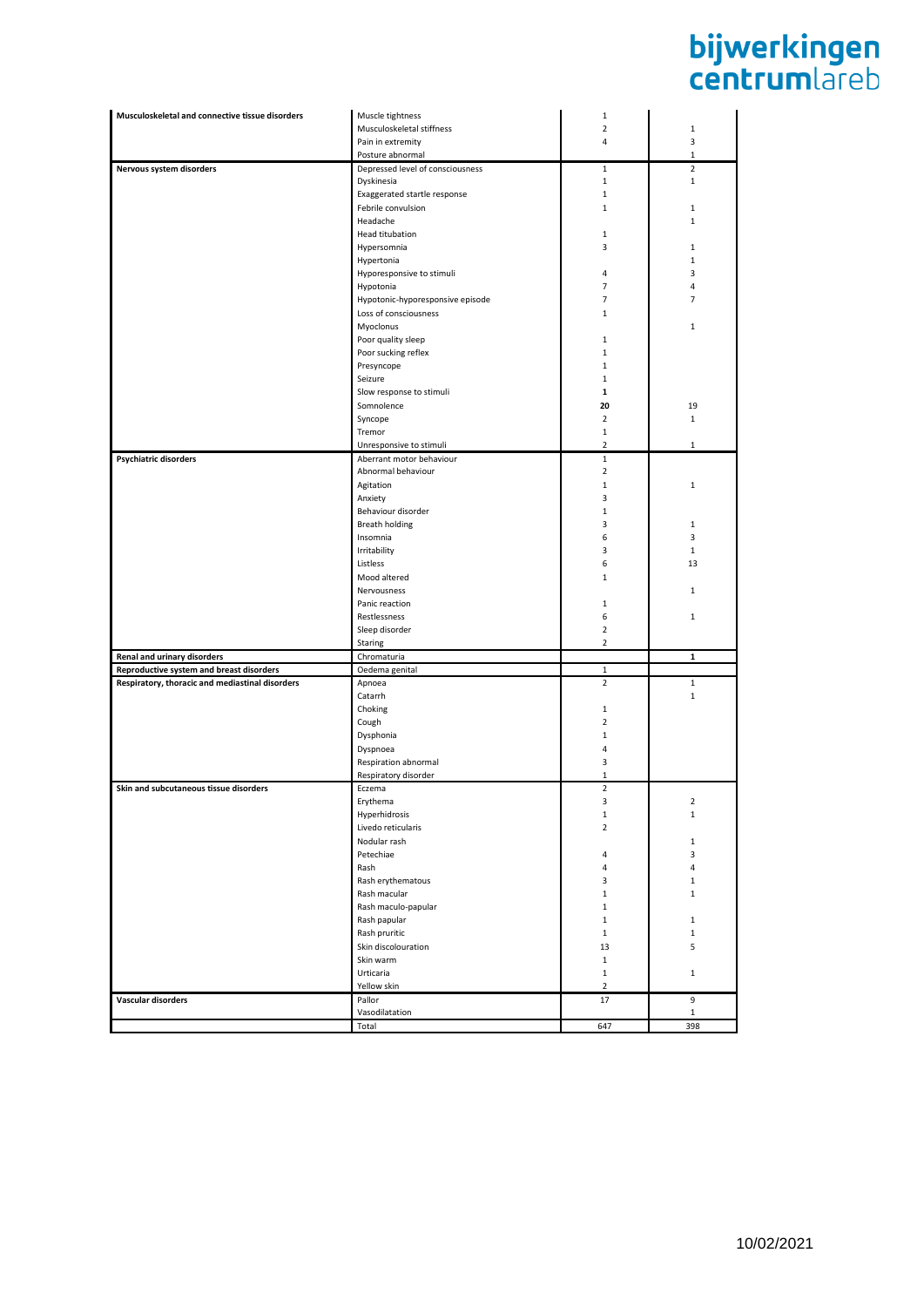## **Appendix 6**

**Overview of reported non-serious AEFIs per SOC Vaxelis cohort (January 1, 2019 up to and including June 30, 2020) and Infanrix hexa cohort (January 1, 2018 up to and including June 30, 2019) of vaccination number 2 of the old schedule.**

|                                                      |                                       | Vaxelis                 | Infanrix hexa  |
|------------------------------------------------------|---------------------------------------|-------------------------|----------------|
|                                                      | Number of serious cases               | N=87 Reports            | N= 63 Reports  |
| <b>System Organ Class (SOC)</b>                      | Preferred term (Pt)                   | number AEFIs            | number AEFIs   |
| Ear and labyrinth disorders                          | Hyperacusis                           | 1                       |                |
| <b>Eye disorders</b>                                 | Eye inflammation                      |                         | 1              |
|                                                      | Eye swelling                          | $\mathbf{1}$            |                |
|                                                      | Swelling of eyelid                    |                         | $\mathbf 1$    |
| <b>Gastrointestinal disorders</b>                    | Abdominal pain                        | 3                       | $\mathbf 1$    |
|                                                      | Constipation                          | $\overline{\mathbf{z}}$ | $\overline{2}$ |
|                                                      | Diarrhoea                             | 5                       | $\mathbf{1}$   |
|                                                      | Discoloured vomit                     | $\mathbf{1}$            |                |
|                                                      | Faeces discoloured                    | $\overline{2}$          |                |
|                                                      | Flatulence                            | $\mathbf{1}$            | $\mathbf{1}$   |
|                                                      | Frequent bowel movements              | 1                       | $\mathbf{1}$   |
|                                                      | Gastrointestinal pain                 | $\mathbf{1}$            |                |
|                                                      | Gastrooesophageal reflux disease      | $\mathbf 1$             |                |
|                                                      | Lip swelling                          | 1                       |                |
|                                                      | Nausea                                |                         | $\mathbf{1}$   |
|                                                      | Regurgitation                         | $\mathbf{1}$            |                |
|                                                      | Retching                              |                         | $\mathbf{1}$   |
|                                                      | Swollen tongue                        | 1                       |                |
|                                                      | Vomiting                              | 9                       | 4              |
| General disorders and administration site conditions | Extensive swelling of vaccinated limb | $\mathbf 1$             | $\overline{2}$ |
| local reactions                                      | Injection site discharge              |                         | $\mathbf{1}$   |
|                                                      | Injection site discolouration         |                         | $\mathbf{1}$   |
|                                                      | Injection site erythema               | 17                      | 13             |
|                                                      | Injection site granuloma              |                         | $\mathbf{1}$   |
|                                                      | Injection site haematoma              |                         | $\mathbf{1}$   |
|                                                      | Injection site induration             | $\overline{2}$          | 6              |
|                                                      | Injection site inflammation           | 15                      | 9              |
|                                                      | Injection site mass                   |                         | $\mathbf{1}$   |
|                                                      | Injection site nodule                 | 1                       | $\overline{2}$ |
|                                                      | Injection site pain                   | 13                      | 10             |
|                                                      | Injection site rash                   | $\mathbf{1}$            | $\mathbf{1}$   |
|                                                      | Injection site swelling               | 19                      | 10             |
|                                                      | Injection site warmth                 | 12                      | 5              |
| General disorders and administration site conditions | Asthenia                              | $\overline{2}$          |                |
| systemic reactions                                   | Crying                                | 32                      | 8              |
|                                                      | Fatigue                               | 5                       | $\overline{2}$ |
|                                                      | Hyperpyrexia                          | $\mathbf{1}$            |                |
|                                                      | Malaise                               | $\overline{2}$          | $\mathbf{1}$   |
|                                                      | Pain                                  | 5                       |                |
|                                                      | Peripheral swelling                   | $\mathbf{1}$            |                |
|                                                      | Pyrexia                               | 33                      | 23             |
|                                                      | Screaming                             | 3                       |                |
| Infections and infestations                          | Erythema infectiosum                  |                         | 1              |
|                                                      | Gastrointestinal viral infection      |                         | $\mathbf{1}$   |
|                                                      | Nasopharyngitis                       | $\overline{2}$          |                |
| Investigations                                       | Body temperature decreased            | $1\,$                   | $\overline{2}$ |
|                                                      | Body temperature increased            | 4                       | 3              |
|                                                      | Faecal volume decreased               | $\mathbf{1}$            |                |
| Metabolism and nutrition disorders                   | Decreased appetite                    | 9                       | 3              |
|                                                      | Hypophagia                            | 1                       |                |
|                                                      | Increased appetite                    |                         | 1              |
| Musculoskeletal and connective tissue disorders      | Infantile back arching                | 1                       |                |
|                                                      | Pain in extremity                     | $\mathbf{1}$            |                |
|                                                      | Posture abnormal                      | $\mathbf{1}$            |                |
| Nervous system disorders                             | Apparent life threatening event       |                         | 1              |
|                                                      | Depressed level of consciousness      | $\mathbf 1$             | $\mathbf{1}$   |
|                                                      | Drooling                              | $\mathbf 1$             |                |
|                                                      | Headache                              | $\mathbf{1}$            | 1              |
|                                                      | Hypertonia                            | 3                       | $\mathbf{1}$   |
|                                                      | Hyporesponsive to stimuli             | $\mathbf{1}$            |                |
|                                                      | Hypotonia                             | $\overline{2}$          | $\mathbf{1}$   |
|                                                      | Hypotonic-hyporesponsive episode      | $\mathbf{1}$            | $\mathbf{1}$   |
|                                                      | Slow response to stimuli              | $\mathbf{1}$            | $\mathbf{1}$   |
|                                                      | Somnolence                            | 6                       | $\overline{2}$ |
|                                                      | Syncope                               | 2                       |                |
|                                                      | Unresponsive to stimuli               |                         | 1              |
| Psychiatric disorders                                | Abnormal behaviour                    | 2                       |                |
|                                                      | Agitation                             | $\mathbf{1}$            |                |
|                                                      | Apathy                                | 1                       | $\mathbf{1}$   |
|                                                      | Insomnia                              | 9                       | 4              |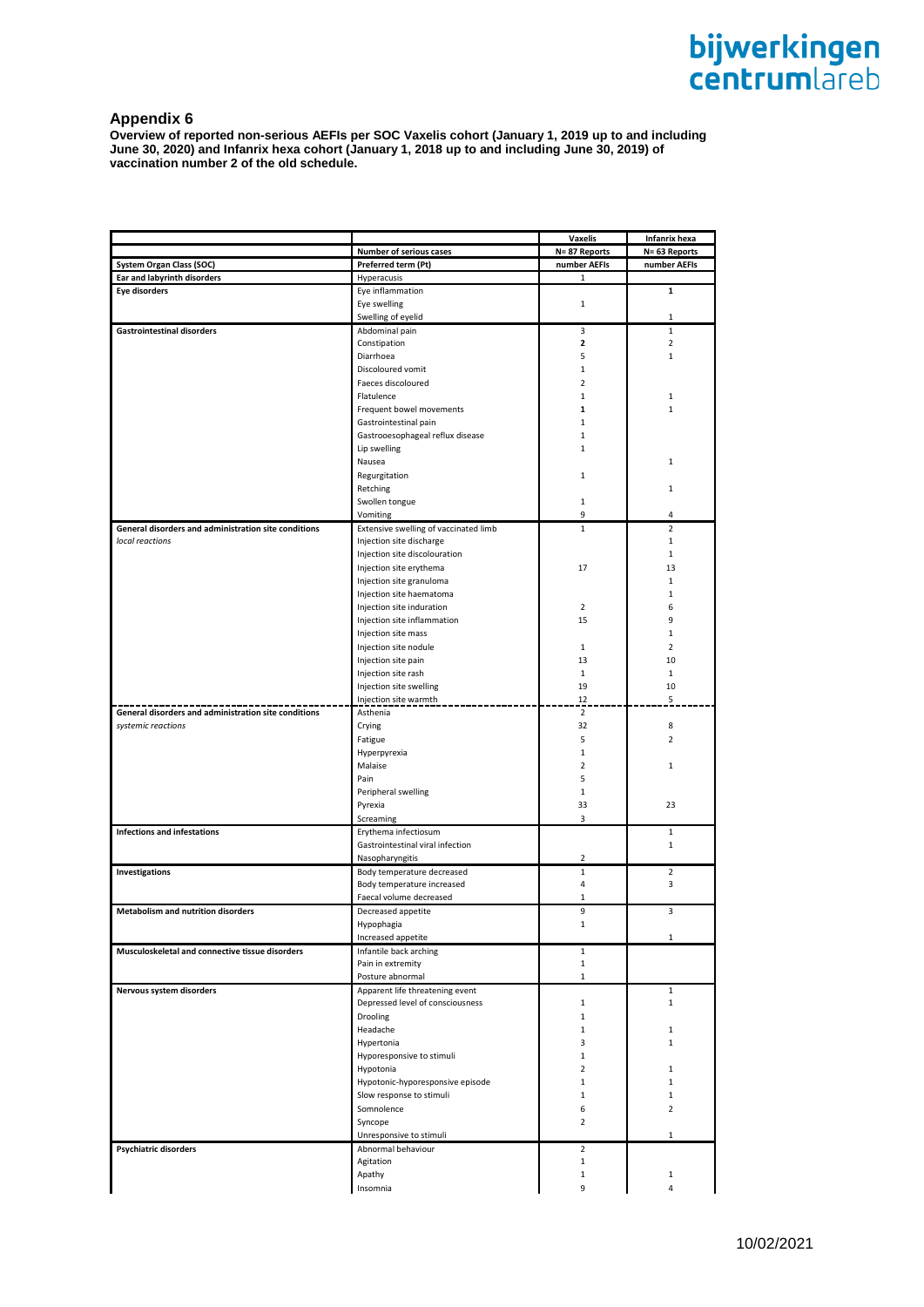|                                                 | Irritability         | $\overline{2}$          |                |
|-------------------------------------------------|----------------------|-------------------------|----------------|
|                                                 | Listless             | 5                       |                |
|                                                 | Restlessness         | 6                       |                |
|                                                 | Sleep disorder       | $\overline{\mathbf{z}}$ |                |
|                                                 | Trichotillomania     | 1                       |                |
| Respiratory, thoracic and mediastinal disorders | Apnoeic attack       | $\mathbf{1}$            |                |
|                                                 | Cough                |                         | 1              |
|                                                 | Dyspnoea             | $\overline{2}$          | 1              |
|                                                 | Respiration abnormal | $\overline{2}$          | 1              |
| Skin and subcutaneous tissue disorders          | Eczema               | 1                       |                |
|                                                 | Erythema             | $\overline{\mathbf{z}}$ | $\overline{2}$ |
|                                                 | Nail discolouration  | 1                       |                |
|                                                 | Petechiae            | 1                       | $\mathbf{1}$   |
|                                                 | Pruritus             | $\mathbf{1}$            |                |
|                                                 | Purpura              |                         | $\mathbf{1}$   |
|                                                 | Rash                 | $\overline{2}$          | 1              |
|                                                 | Rash erythematous    | $\mathbf{1}$            | $\overline{2}$ |
|                                                 | Rash macular         |                         | $\overline{2}$ |
|                                                 | Rash papular         | $\mathbf{1}$            |                |
|                                                 | Skin discolouration  | 3                       | $\mathbf{1}$   |
|                                                 | Urticaria            | 1                       |                |
| Vascular disorders                              | Pallor               | 5                       | $\overline{2}$ |
|                                                 | Total                | 289                     | 152            |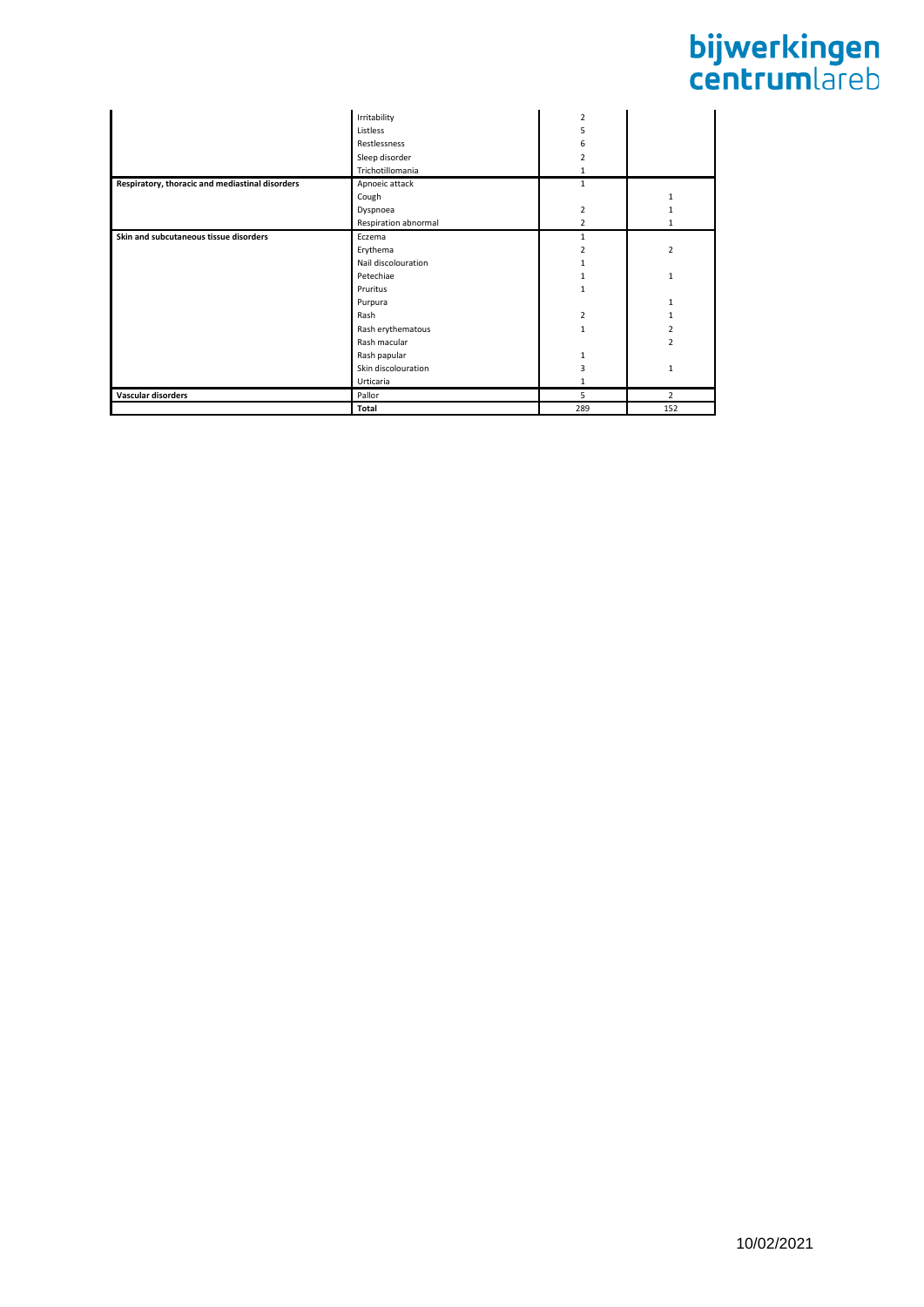#### **Appendix 7**

**Overview of reported non-serious AEFIs per SOC Vaxelis cohort (January 1, 2019 up to and including June 30, 2020) and Infanrix hexa cohort (January 1, 2018 up to and including June 30, 2019) of vaccination number 3 of the old schedule.**

|                                                      |                                       | Vaxelis        | Infanrix hexa  |
|------------------------------------------------------|---------------------------------------|----------------|----------------|
|                                                      | <b>Number of serious cases</b>        | N= 79 Reports  | N= 95 Reports  |
| <b>System Organ Class (SOC)</b>                      | Preferred term (Pt)                   | number AEFIs   | number AEFIs   |
| <b>Cardiac disorders</b>                             | Cyanosis                              | 1              |                |
| Eye disorders                                        | Eye inflammation                      |                | 1              |
|                                                      | Eye movement disorder                 | 1              | 1              |
| <b>Gastrointestinal disorders</b>                    | Abdominal pain                        | $\overline{2}$ | $\mathbf{1}$   |
|                                                      | Constipation                          | $\mathbf{1}$   |                |
|                                                      | Diarrhoea                             | $\overline{2}$ | 4              |
|                                                      | Flatulence                            | $\mathbf{1}$   | 1              |
|                                                      | Haematochezia                         |                | 1              |
|                                                      | Vomiting                              | 11             | 9              |
| General disorders and administration site conditions | Extensive swelling of vaccinated limb | $\mathbf{1}$   | $\mathbf{1}$   |
| local reactions                                      | Injection site discolouration         | $\mathbf{z}$   |                |
|                                                      | Injection site erythema               | 8              | 14             |
|                                                      | Injection site haemorrhage            | $\mathbf{1}$   | 1              |
|                                                      | Injection site induration             |                | 4              |
|                                                      | Injection site inflammation           | 6              | 10             |
|                                                      | Injection site nodule                 | $\overline{2}$ | 2              |
|                                                      | Injection site pain                   | $\overline{7}$ | $\overline{7}$ |
|                                                      | Injection site pruritus               |                | $1\,$          |
|                                                      | Injection site rash                   | 1              | 1              |
|                                                      | Injection site swelling               | 10             | 12             |
|                                                      | Injection site urticaria              | $\mathbf{1}$   |                |
|                                                      | Injection site warmth                 | 4              | 5              |
| General disorders and administration site conditions | Crying                                | 32             | 17             |
| systemic reactions                                   | Fatigue                               | 4              |                |
|                                                      | Hyperpyrexia                          | $\mathbf{1}$   | 3              |
|                                                      | Malaise                               | 3              | 1              |
|                                                      | Moaning                               | $\mathbf 1$    |                |
|                                                      | Pain                                  | 3              | $\overline{2}$ |
|                                                      | Peripheral swelling                   |                | 1              |
|                                                      | Pyrexia                               | 33             | 57             |
|                                                      | Screaming                             | $\mathbf{1}$   |                |
|                                                      | Swelling                              | $\mathbf{1}$   | 1              |
|                                                      | Swelling face                         | $\mathbf 1$    |                |
| Infections and infestations                          | Injection site infection              |                | $\mathbf{1}$   |
|                                                      | Nasopharyngitis                       | $\mathbf{1}$   | $\mathbf{1}$   |
|                                                      | Urinary tract infection               |                | $1\,$          |
| Injury, poisoning and procedural complications       | Subcutaneous haematoma                | $\mathbf{1}$   |                |
| Investigations                                       | Body temperature decreased            | 1              | 1              |
|                                                      | Body temperature increased            | $\overline{2}$ | $\mathbf{1}$   |
|                                                      | Respiratory rate increased            |                | 1              |
| Metabolism and nutrition disorders                   | Decreased appetite                    | 6              | 5              |
|                                                      | Fluid intake reduced                  | $\mathbf{1}$   |                |
|                                                      | Increased appetite                    |                | $\overline{2}$ |
| Musculoskeletal and connective tissue disorders      | Infantile back arching                | 1              |                |
|                                                      | Muscle spasms                         |                | $1\,$          |
|                                                      | Muscle twitching                      | $\mathbf{1}$   |                |
|                                                      | Myalgia                               | $\mathbf 1$    |                |
|                                                      | Pain in extremity                     | $\overline{2}$ | 1              |
| Nervous system disorders                             | Febrile convulsion                    | $\mathbf{1}$   | $\mathbf 1$    |
|                                                      | Fontanelle bulging                    |                | 1              |
|                                                      | Headache                              |                | 1              |
|                                                      | Hypersomnia                           | $\mathbf{1}$   | 1              |
|                                                      | Hypertonia                            | $\mathbf{1}$   |                |
|                                                      | Hyporesponsive to stimuli             | $\mathbf{1}$   | $\overline{2}$ |
|                                                      | Hypotonia                             | $\overline{2}$ | $\overline{2}$ |
|                                                      | Hypotonic-hyporesponsive episode      | 3              | 3              |
|                                                      | Opisthotonus                          | $\mathbf{1}$   |                |
|                                                      | Petit mal epilepsy                    | $\mathbf{1}$   |                |
|                                                      | Poor quality sleep                    |                | 1              |
|                                                      | Seizure                               | $\mathbf{1}$   | $\overline{2}$ |
|                                                      | Somnolence                            | 11             |                |
|                                                      | Syncope                               | $\overline{2}$ |                |
| Psychiatric disorders                                | Apathy                                | 1              | $\overline{2}$ |
|                                                      | Behaviour disorder                    |                | 1              |
|                                                      | Insomnia                              | 3              |                |
|                                                      | Listless                              | 4              | 4              |
|                                                      | Restlessness                          | 4              | 3              |
|                                                      | Staring                               |                | 1              |
| Renal and urinary disorders                          | Micturition frequency decreased       | 1              |                |
| Respiratory, thoracic and mediastinal disorders      | Asthma                                |                | $\mathbf{1}$   |
|                                                      | Cough                                 | $\mathbf{1}$   |                |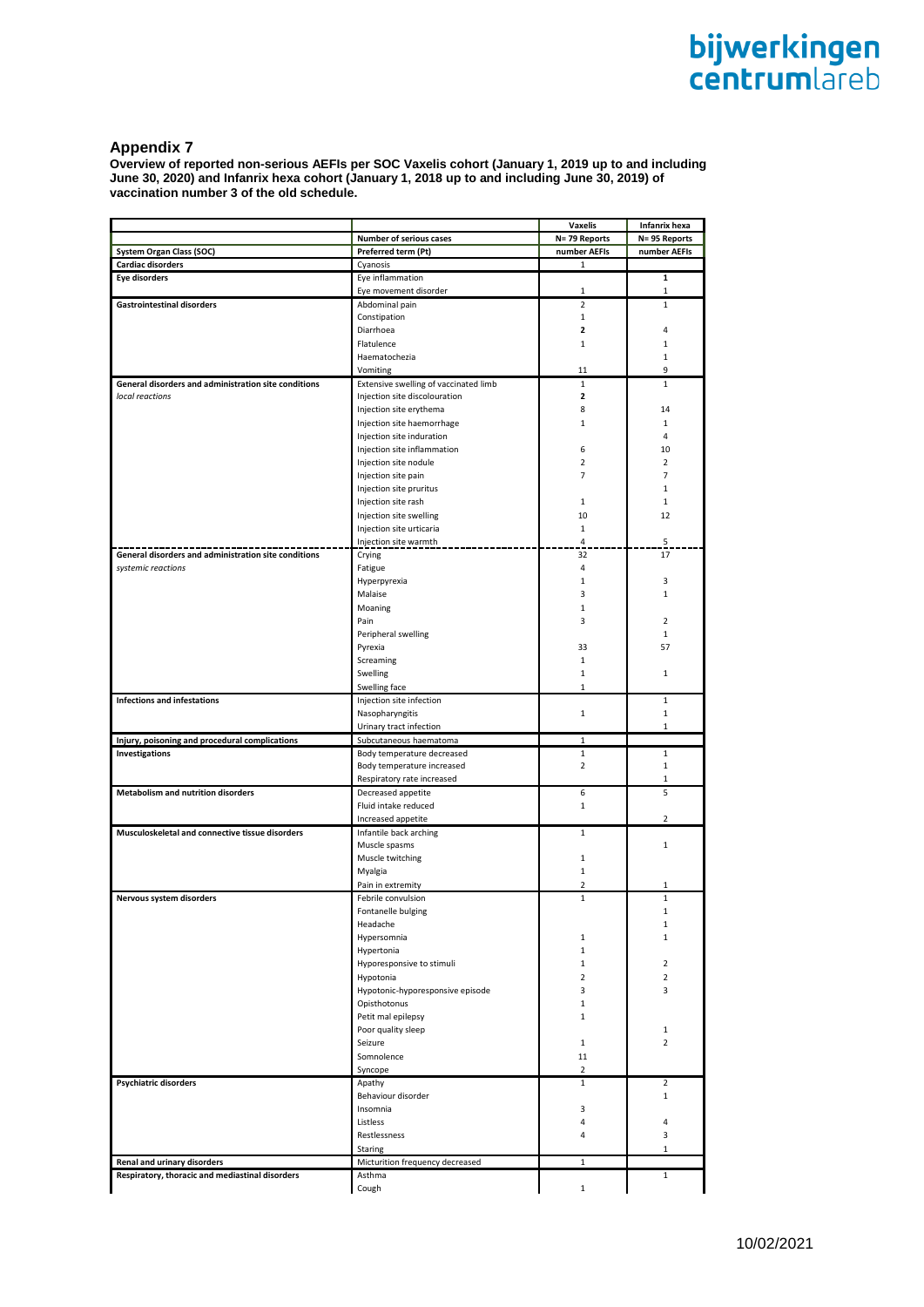|                                        | Dyspnoea            | 4              |     |
|----------------------------------------|---------------------|----------------|-----|
|                                        | Irregular breathing |                |     |
|                                        | Productive cough    |                |     |
|                                        | Rhinorrhoea         | $\overline{2}$ |     |
| Skin and subcutaneous tissue disorders | Angioedema          |                |     |
|                                        | Eczema              | 1              |     |
|                                        | Erythema            | $\mathbf{1}$   | 3   |
|                                        | Erythema multiforme |                |     |
|                                        | Petechiae           | $\overline{2}$ | 3   |
|                                        | Rash                | 3              | 6   |
|                                        | Rash erythematous   |                | 2   |
|                                        | Rash macular        | 1              | 3   |
|                                        | Rash maculo-papular |                |     |
|                                        | Rash papular        | 3              |     |
|                                        | Rash pruritic       |                |     |
|                                        | Skin discolouration | 5              | 6   |
|                                        | Urticaria           |                |     |
| Vascular disorders                     | Pallor              | 3              | 3   |
|                                        | Vasodilatation      |                |     |
|                                        | Total               | 229            | 231 |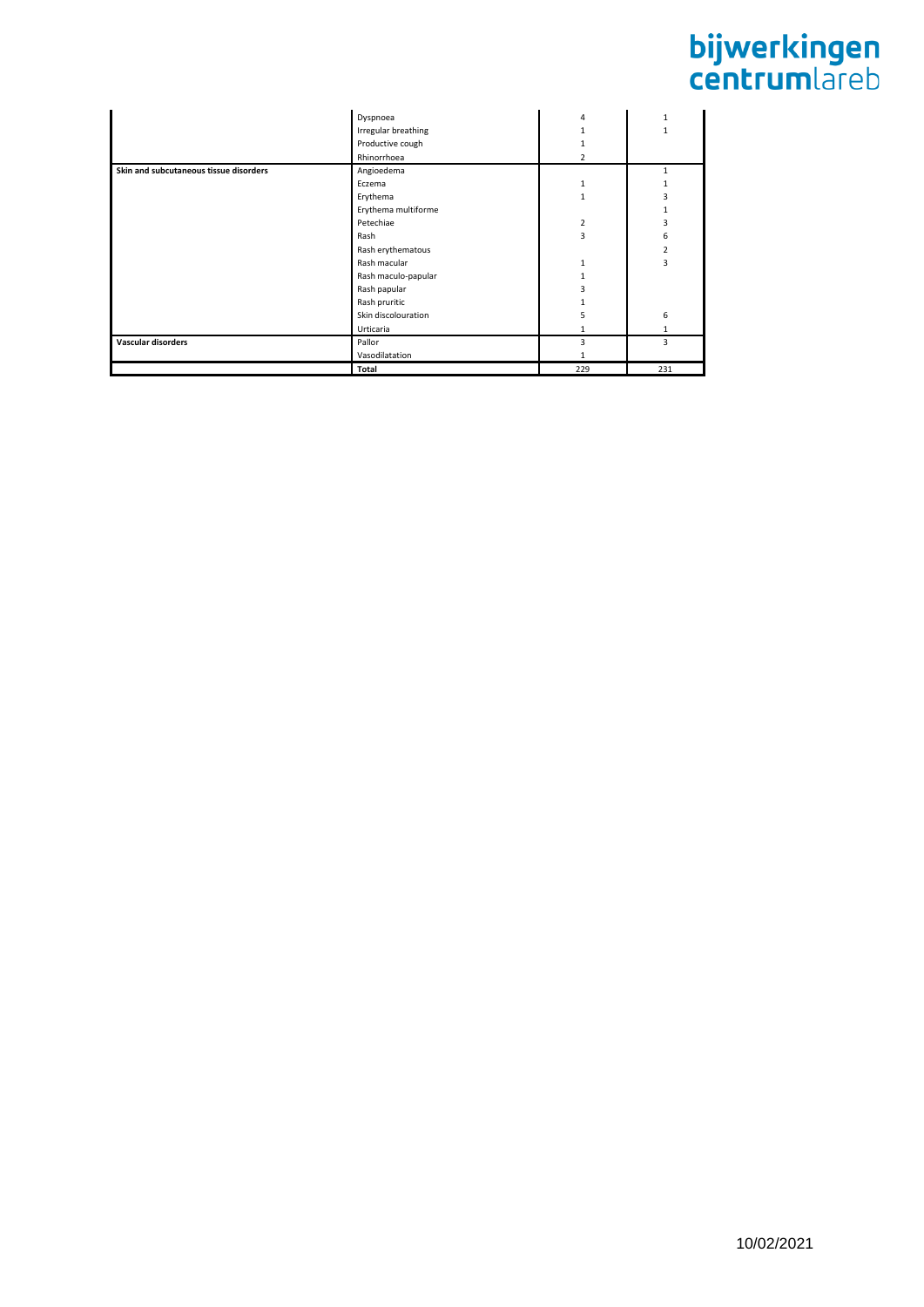# **Appendix 8**

**Overview of reported non-serious AEFIs per SOC Vaxelis cohort (January 1, 2019 up to and including June 30, 2020) and Infanrix hexa cohort (January 1, 2018 up to and including June 30, 2019) of the first booster vaccination (age 11 months; vaccination number 4 of the old schedule / C of the new schedule).**

|                                                      |                                       | Vaxelis        | Infanrix hexa     |
|------------------------------------------------------|---------------------------------------|----------------|-------------------|
|                                                      | Number of serious cases               | N= 104 Reports | $N = 125$         |
| System Organ Class (SOC)                             | Preferred term (Pt)                   | number AEFIs   | number AEFIs      |
| <b>Cardiac disorders</b>                             | Cyanosis                              |                | 2                 |
| Ear and labyrinth disorders                          | Ear swelling                          | 1              |                   |
| Eye disorders                                        | Eye inflammation                      |                | 1                 |
|                                                      | Eye movement disorder                 | $\mathbf{1}$   |                   |
|                                                      | Eye swelling                          | $\mathbf{1}$   |                   |
|                                                      | Gaze palsy                            | 1              |                   |
| <b>Gastrointestinal disorders</b>                    | Constipation                          | $\mathbf{1}$   |                   |
|                                                      | Diarrhoea                             | 5              | 4                 |
|                                                      | Nausea                                | 3              |                   |
|                                                      | Retching                              | 1              |                   |
|                                                      | Vomiting                              | 21             | 6                 |
| General disorders and administration site conditions | Administration site induration        |                | $\mathbf{1}$      |
| local reactions                                      | Extensive swelling of vaccinated limb | 4              | 5                 |
|                                                      | Injected limb mobility decreased      | $\mathbf{1}$   |                   |
|                                                      | Injection site bruising               |                | 2                 |
|                                                      | Injection site discolouration         | $\overline{2}$ | 4                 |
|                                                      | Injection site discomfort             | $\overline{2}$ | $\mathbf{1}$      |
|                                                      | Injection site erythema               | 35             | 54                |
|                                                      | Injection site haematoma              | $\overline{2}$ | $\overline{2}$    |
|                                                      | Injection site induration             | 3              | 4                 |
|                                                      | Injection site inflammation           | 31             | 51                |
|                                                      | Injection site nodule                 | $\overline{2}$ | $\mathbf{1}$      |
|                                                      | Injection site pain                   | 15             | 33                |
|                                                      | Injection site papule                 |                | 1                 |
|                                                      | Injection site pruritus               | $\overline{2}$ | 5                 |
|                                                      | Injection site rash                   | $\overline{2}$ |                   |
|                                                      | Injection site reaction               |                | $\mathbf{1}$      |
|                                                      | Injection site swelling               | 30             | 51                |
|                                                      | Injection site vesicles               |                | $\mathbf{1}$      |
|                                                      | Injection site warmth                 | 18             | 40                |
| General disorders and administration site conditions | Chills                                | $\mathbf{1}$   | $\mathbf{1}$      |
| systemic reactions                                   | Condition aggravated                  | $\mathbf{1}$   |                   |
|                                                      | Crying                                | 24             | 19                |
|                                                      | Fatigue                               | 3              | $\overline{2}$    |
|                                                      | Gait disturbance                      | $\overline{2}$ |                   |
|                                                      | Hyperpyrexia                          | $\overline{2}$ | 1                 |
|                                                      | Malaise                               | 3              | $\overline{2}$    |
|                                                      | Oedema peripheral                     | $\mathbf{1}$   |                   |
|                                                      | Pain                                  | 3              | 1                 |
|                                                      | Peripheral swelling                   | $\overline{2}$ |                   |
|                                                      | Pyrexia                               | 45             | 70                |
|                                                      | Screaming                             | 1              | $\mathbf{1}$      |
|                                                      |                                       | $\mathbf{1}$   |                   |
|                                                      | Swelling face<br>Thirst decreased     | 1              |                   |
|                                                      |                                       |                |                   |
| Immune system disorders                              | Food allergy                          | $\mathbf{1}$   |                   |
| <b>Infections and infestations</b>                   | Ear infection                         | 1              | 1<br>$\mathbf{1}$ |
|                                                      | Gianotti-Crosti syndrome              |                |                   |
|                                                      | Injection site abscess                |                | 1                 |
|                                                      | Injection site pustule                |                | 1<br>1            |
|                                                      | Nasopharyngitis                       |                |                   |
|                                                      | Respiratory tract infection           | 1              |                   |
|                                                      | Subglottic laryngitis                 |                | 1                 |
| Injury, poisoning and procedural complications       | Fall                                  |                | 1                 |
| Investigations                                       | Body temperature increased            | 4              | 4                 |
| Metabolism and nutrition disorders                   | Decreased appetite                    | 8              | $\overline{7}$    |
| Musculoskeletal and connective tissue disorders      | Arthritis                             | $\mathbf{1}$   |                   |
|                                                      | Limb discomfort                       | $\mathbf{1}$   |                   |
|                                                      | Mobility decreased                    | $\mathbf{1}$   |                   |
|                                                      | Muscular weakness                     | $\overline{2}$ |                   |
|                                                      | Musculoskeletal stiffness             |                | 1                 |
|                                                      | Neck deformity                        | $\mathbf 1$    |                   |
|                                                      | Pain in extremity                     | 6              | 2                 |
| Nervous system disorders                             | Dizziness                             |                | $\mathbf{1}$      |
|                                                      | Febrile convulsion                    | 4              | 7                 |
|                                                      | Headache                              | 1              | $\overline{2}$    |
|                                                      | Hyporesponsive to stimuli             | $\overline{2}$ |                   |
|                                                      | Myoclonus                             |                | 2                 |
|                                                      | Poor quality sleep                    | $\mathbf 1$    | $\mathbf{1}$      |
|                                                      | Somnolence                            | $\overline{2}$ | 2                 |
|                                                      | Syncope                               | 1              |                   |
|                                                      | Tremor                                | 1              |                   |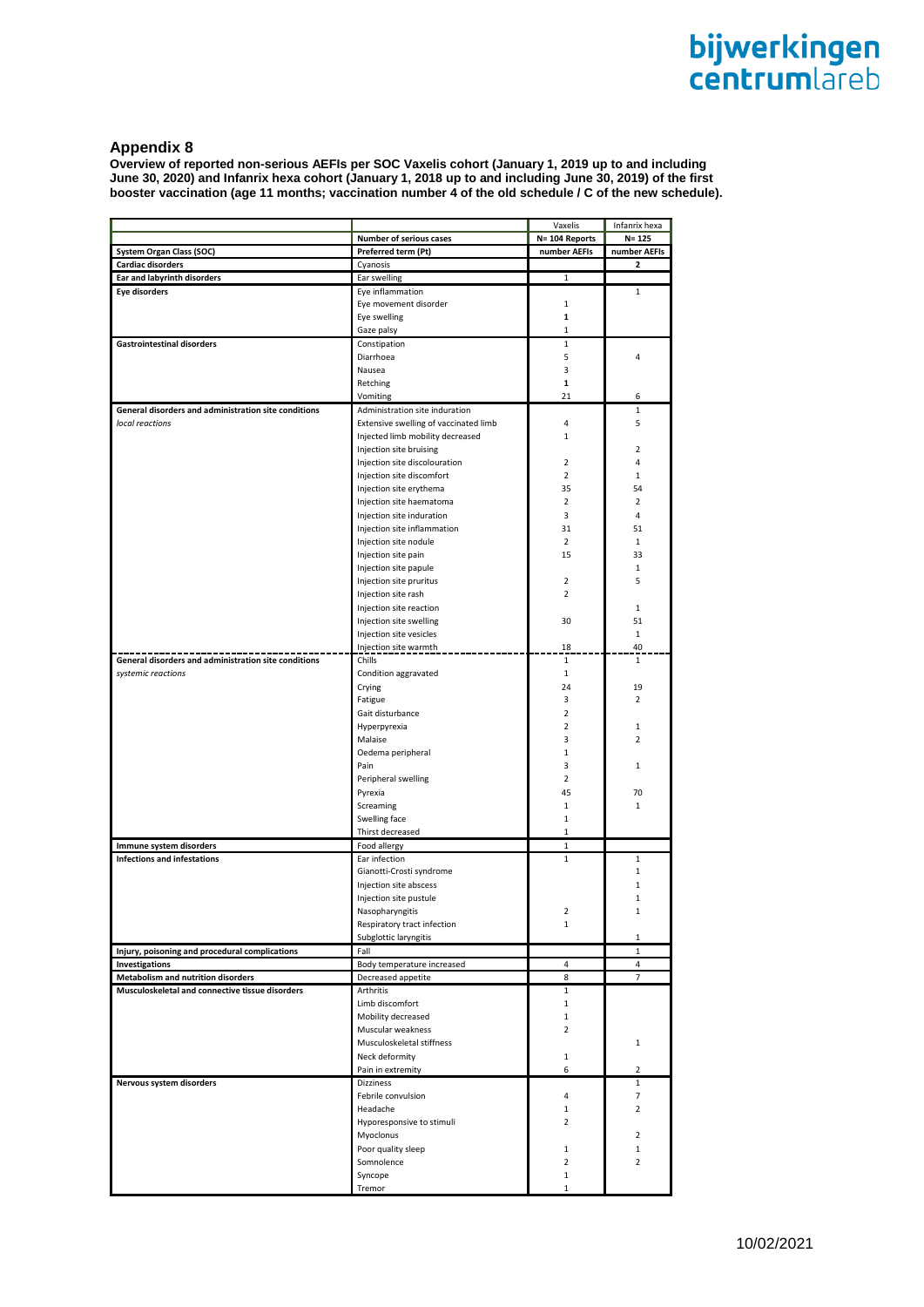| <b>Psychiatric disorders</b>                    | Abnormal behaviour              | 1              |                |
|-------------------------------------------------|---------------------------------|----------------|----------------|
|                                                 | Apathy                          | $\mathbf{1}$   | $\overline{2}$ |
|                                                 | Insomnia                        | 5              | 4              |
|                                                 | Listless                        | 10             | 7              |
|                                                 | Nightmare                       |                | $\mathbf{1}$   |
|                                                 | <b>Restlessness</b>             | $\mathbf{1}$   | $\mathbf{1}$   |
|                                                 | Sleep disorder                  | $\mathbf{1}$   | $\overline{2}$ |
| Renal and urinary disorders                     | Micturition frequency decreased | $\mathbf{1}$   |                |
| Respiratory, thoracic and mediastinal disorders | Cough                           | $\mathbf{1}$   |                |
|                                                 |                                 |                |                |
|                                                 | Dyspnoea                        |                | 1              |
|                                                 | Irregular breathing             |                | $\mathbf{1}$   |
|                                                 | Oropharyngeal pain              |                | 1              |
|                                                 | Rhinorrhoea                     | $\overline{2}$ |                |
|                                                 | Tachypnoea                      |                | 1              |
|                                                 | Wheezing                        |                | $\mathbf{1}$   |
| Skin and subcutaneous tissue disorders          | Cold sweat                      |                | $\mathbf{1}$   |
|                                                 | Eczema                          | $\mathbf{1}$   | $\mathbf{1}$   |
|                                                 | Erythema                        | 4              | $\mathbf{1}$   |
|                                                 | Hyperhidrosis                   | $\mathbf{1}$   |                |
|                                                 | Livedo reticularis              |                | 1              |
|                                                 | Petechiae                       | $\mathbf{1}$   | 1              |
|                                                 | <b>Pruritus</b>                 | $\mathbf{1}$   |                |
|                                                 | Rash                            | $\overline{2}$ | 8              |
|                                                 | Rash erythematous               | 3              | $\overline{2}$ |
|                                                 | Rash macular                    | 3              | 1              |
|                                                 | Rash papular                    | $\mathbf{1}$   | 1              |
|                                                 | Skin discolouration             | 3              | $\overline{2}$ |
|                                                 | Urticaria                       | 3              | 3              |
| <b>Vascular disorders</b>                       | Pallor                          | 3              | $\overline{2}$ |
|                                                 | Peripheral coldness             | $\overline{2}$ | $\mathbf{1}$   |
|                                                 | Total                           | 366            | 450            |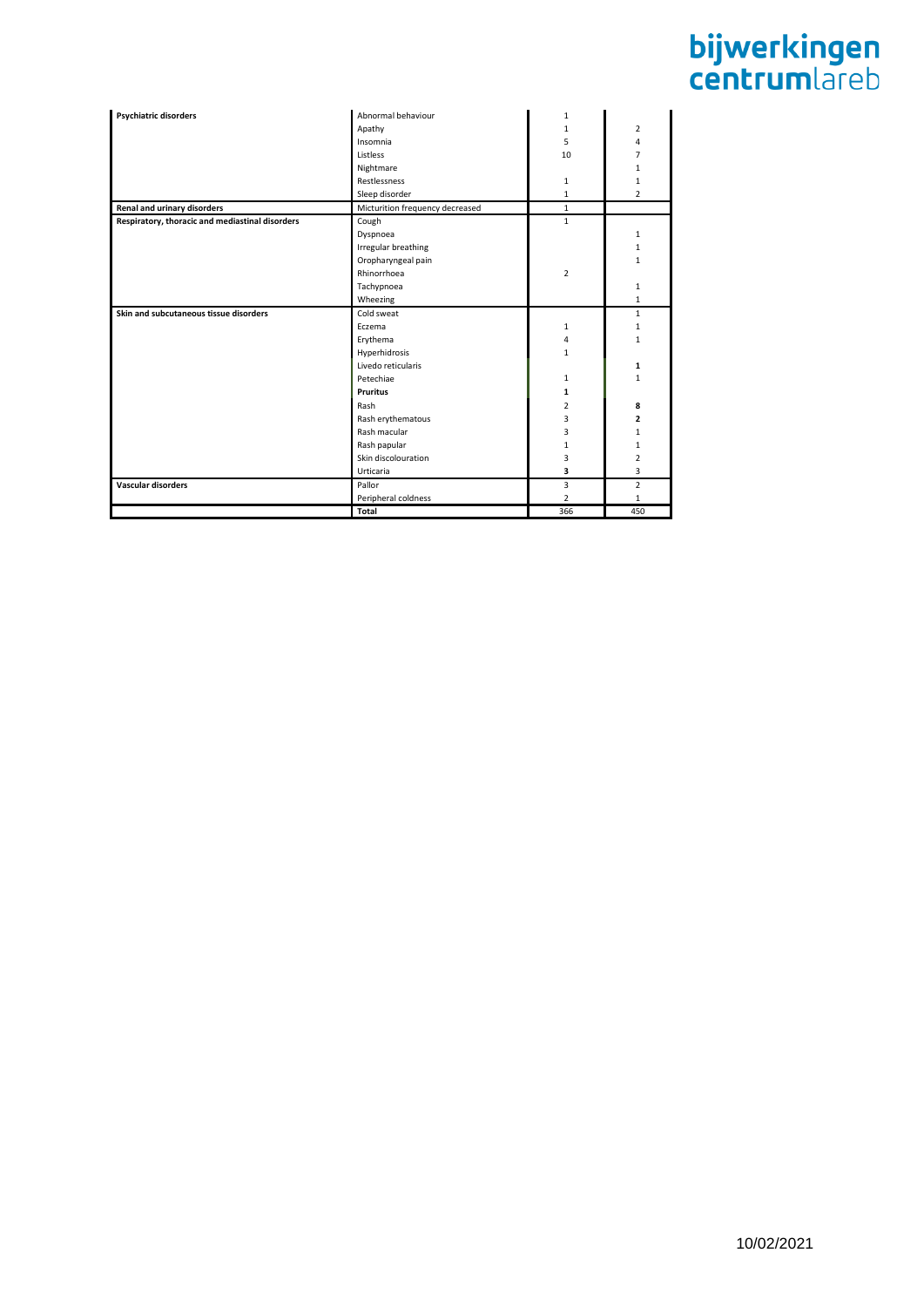## **Appendix 9**

**Overview of reported non-serious AEFIs (priming vaccination moment A and B) per SOC Vaxelis cohort (January 1, 2019 up to and including June 30, 2020).**

|                                                             | vaccination moment                    | А              | В              |
|-------------------------------------------------------------|---------------------------------------|----------------|----------------|
|                                                             | <b>Number of serious cases</b>        | N=82 Reports   | N=38 Reports   |
| <b>System Organ Class (SOC)</b>                             | Preferred term (Pt)                   | number AEFIs   | number AEFIs   |
| <b>Cardiac disorders</b>                                    | Cyanosis                              |                | 1              |
| <b>Eye disorders</b>                                        | Gaze palsy                            |                | 1              |
| <b>Gastrointestinal disorders</b>                           | Abdominal pain                        | $\mathbf 1$    | $\mathbf{1}$   |
|                                                             | Constipation                          | $\mathbf{1}$   |                |
|                                                             | Diarrhoea                             | 4              |                |
|                                                             | Flatulence                            | 1              | 1              |
|                                                             | Frequent bowel movements              | $\overline{2}$ |                |
|                                                             | Gastrointestinal pain                 |                | 1              |
|                                                             |                                       |                |                |
|                                                             | Infrequent bowel movements            | 1              |                |
|                                                             | Vomiting                              | 5              | 2              |
| <b>General disorders and administration site conditions</b> | Extensive swelling of vaccinated limb | 1              | $\mathbf{1}$   |
| local reactions                                             | Injection site discomfort             |                | $\mathbf{1}$   |
|                                                             | Injection site erythema               | 9              | 4              |
|                                                             | Injection site induration             | 1              |                |
|                                                             | Injection site inflammation           | 8              | 3              |
|                                                             | Injection site pain                   | 10             | 2              |
|                                                             | Injection site rash                   |                | 1              |
|                                                             | Injection site swelling               | 11             | 4              |
|                                                             | Injection site warmth                 | 4              |                |
| General disorders and administration site conditions        | Crying                                | 37             | 8              |
| systemic reactions                                          | Decreased activity                    | $\mathbf 1$    |                |
|                                                             | Fatigue                               | 3              |                |
|                                                             |                                       |                |                |
|                                                             | General physical health deterioration | 1              |                |
|                                                             | High-pitched crying                   | $\mathbf{1}$   |                |
|                                                             | Hyperpyrexia                          |                | 1              |
|                                                             | Malaise                               |                | $\overline{2}$ |
|                                                             | Moaning                               | $\overline{2}$ | 1              |
|                                                             | Oedema peripheral                     | $\mathbf{1}$   |                |
|                                                             | Pain                                  | $\overline{2}$ |                |
|                                                             | Peripheral swelling                   | 1              |                |
|                                                             | Pyrexia                               | 35             | 25             |
|                                                             | Screaming                             | 4              |                |
| <b>Infections and infestations</b>                          | Injection site abscess                |                | 1              |
| Investigations                                              | Body temperature fluctuation          | $\mathbf{1}$   | $\mathbf{1}$   |
|                                                             | Body temperature increased            | 5              | 3              |
| <b>Metabolism and nutrition disorders</b>                   | Decreased appetite                    | 8              | $\mathbf{1}$   |
|                                                             | Fluid intake reduced                  |                | $\mathbf{1}$   |
|                                                             |                                       | 1              |                |
|                                                             | Increased appetite                    |                |                |
| Musculoskeletal and connective tissue disorders             | Muscle twitching                      |                | $\mathbf{1}$   |
|                                                             | Pain in extremity                     | $\overline{2}$ | 1              |
| Nervous system disorders                                    | Febrile convulsion                    |                | $\mathbf{1}$   |
|                                                             | Hypersomnia                           | $\mathbf{1}$   |                |
|                                                             | Hypertonia                            | $\overline{2}$ |                |
|                                                             | Hypotonia                             | 1              |                |
|                                                             | Hypotonic-hyporesponsive episode      | $\overline{2}$ |                |
|                                                             | Loss of consciousness                 | 1              |                |
|                                                             | Myoclonus                             | 1              |                |
|                                                             | Poor quality sleep                    | $\overline{2}$ |                |
|                                                             | Psychomotor hyperactivity             | $\mathbf{1}$   |                |
|                                                             | Somnolence                            | 7              | 1              |
| Psychiatric disorders                                       | Abnormal behaviour                    | 3              |                |
|                                                             | Abnormal dreams                       | 1              |                |
|                                                             | Breath holding                        | $\mathbf{1}$   |                |
|                                                             | Conversion disorder                   |                |                |
|                                                             |                                       |                | 1              |
|                                                             | Delirium febrile                      | 1              |                |
|                                                             | Insomnia                              | 2              |                |
|                                                             | Listless                              | 4              | 3              |
|                                                             | Panic reaction                        | 1              |                |
|                                                             | Restlessness                          | 3              | 1              |
|                                                             | Staring                               |                | 1              |
| Renal and urinary disorders                                 | Anuria                                |                | $\mathbf{1}$   |
| Respiratory, thoracic and mediastinal disorders             | Apnoea                                |                | $\mathbf{1}$   |
|                                                             | Choking                               |                | $\mathbf{1}$   |
|                                                             | Cough                                 | 1              |                |
|                                                             | Dyspnoea                              |                | 1              |
|                                                             | Nasal congestion                      | 1              |                |
|                                                             | Productive cough                      |                | $\mathbf{1}$   |
| Skin and subcutaneous tissue disorders                      | Dermatitis atopic                     | $\mathbf{1}$   |                |
|                                                             | Eczema                                | $\overline{2}$ | $\mathbf{1}$   |
|                                                             |                                       | 1              |                |
|                                                             | Erythema                              |                |                |
|                                                             | Hyperhidrosis                         | 1              |                |
|                                                             | Livedo reticularis                    |                | 1              |
|                                                             | Petechiae                             | 1              | 1              |